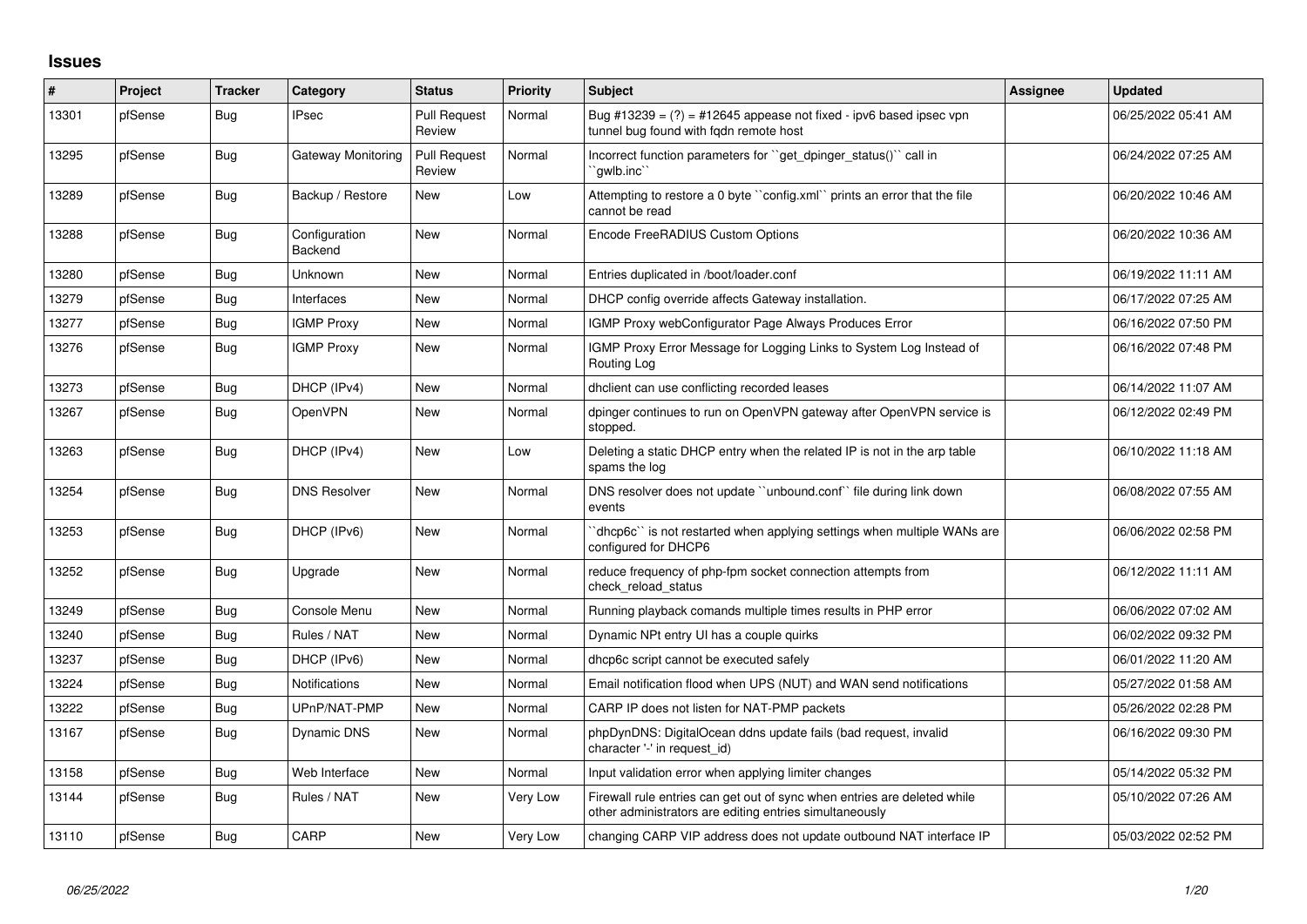| ∦     | Project | <b>Tracker</b> | Category                                 | <b>Status</b> | <b>Priority</b> | <b>Subject</b>                                                                                           | Assignee | <b>Updated</b>      |
|-------|---------|----------------|------------------------------------------|---------------|-----------------|----------------------------------------------------------------------------------------------------------|----------|---------------------|
| 13087 | pfSense | Bug            | OpenVPN                                  | <b>New</b>    | Normal          | OpenVPN Server: hide WINS servers list when netbios option is<br>unchecked while WINS servers is checked |          | 04/22/2022 10:29 AM |
| 13076 | pfSense | Bug            | Gateway Monitoring                       | New           | Normal          | Marking a gateway as down does not affect IPsec entries using gateway<br>groups                          |          | 06/03/2022 10:32 AM |
| 13068 | pfSense | Bug            | Aliases / Tables                         | <b>New</b>    | Normal          | Error loading rules when URL Table IPs content is empty                                                  |          | 04/17/2022 09:07 PM |
| 13067 | pfSense | <b>Bug</b>     | <b>FilterDNS</b>                         | New           | Normal          | filterdns resolve interval is twice the intended value                                                   |          | 04/17/2022 07:45 PM |
| 13051 | pfSense | <b>Bug</b>     | <b>Traffic Shaper</b><br>(ALTQ)          | New           | Normal          | Firewall traffic shaper by interface selection unknow                                                    |          | 04/12/2022 07:03 AM |
| 13046 | pfSense | Bug            | Rules / NAT                              | <b>New</b>    | Normal          | Floating rule applied to IPv6 interface with a SLAAC DHCPv6 gateway<br>reports error on boot             |          | 04/11/2022 09:50 AM |
| 13003 | pfSense | Bug            | Hardware / Drivers                       | New           | Normal          | Malicious Driver Detection event on ixl driver                                                           |          | 06/25/2022 05:00 PM |
| 13000 | pfSense | <b>Bug</b>     | IPsec                                    | New           | Low             | IPsec AES-GCM encryption algorithm "Key Length" field should be labeled<br>"ICV Length"                  |          | 03/30/2022 07:40 AM |
| 12960 | pfSense | Bug            | Installer                                | New           | Normal          | VGA installer image defaults to serial console, serial console is default in<br>GUI settings             |          | 05/10/2022 03:19 PM |
| 12959 | pfSense | Bug            | DHCP (IPv4)                              | Feedback      | Normal          | dhcplease process wrongly update host file if client-hostname is empty                                   |          | 03/28/2022 10:26 AM |
| 12950 | pfSense | <b>Bug</b>     | Routing                                  | New           | Normal          | OpenVPN as default gateway does not get set at boot time                                                 |          | 04/09/2022 05:46 PM |
| 12947 | pfSense | Bug            | DHCP (IPv6)                              | New           | Normal          | DHCP6 client does not take any action if the interface IPv6 address<br>changes during renewal            |          | 06/19/2022 09:34 PM |
| 12938 | pfSense | Bug            | IPv6 Router<br>Advertisements<br>(RADVD) | <b>New</b>    | Normal          | MaxRtrAdvInterval would allow stale DNS servers to be deleted faster                                     |          | 03/12/2022 09:37 AM |
| 12927 | pfSense | Bug            | OpenVPN                                  | <b>New</b>    | Normal          | OpenVPN with OCSP enabled allows connections with revoked certificates                                   |          | 03/24/2022 08:22 AM |
| 12926 | pfSense | Bug            | Interfaces                               | Feedback      | Normal          | Changing LAGG type on CARP interfaces makes VIPs go to an "init" State                                   |          | 03/10/2022 10:52 AM |
| 12922 | pfSense | <b>Bug</b>     | DHCP (IPv4)                              | New           | Normal          | Classless static routes received on DHCP WAN can override chosen<br>default gateway                      |          | 03/28/2022 10:08 AM |
| 12905 | pfSense | Bug            | Web Interface                            | <b>New</b>    | Normal          | Add VLAN Re-assignment to Import Interface Mismatch Wizard                                               |          | 03/07/2022 08:05 AM |
| 12888 | pfSense | Bug            | Rules / NAT                              | New           | Normal          | pfSense sends un-NATed packets during OpenVPN startup                                                    |          | 03/01/2022 03:13 PM |
| 12878 | pfSense | <b>Bug</b>     | <b>Traffic Shaper</b><br>(ALTQ)          | Incomplete    | Normal          | Traffic shaping by interface, route queue bandwidth inbound, out by a<br>large factor.                   |          | 06/06/2022 07:03 AM |
| 12877 | pfSense | Bug            | Dynamic DNS                              | Feedback      | Normal          | Cloudflare DynDNS fails to update more than two addresses                                                |          | 05/29/2022 06:56 PM |
| 12875 | pfSense | <b>Bug</b>     | Package System                           | New           | Normal          | Import zabbix-agent6 and zabbix-proxy6 from FreeBSD Ports                                                |          | 05/28/2022 06:50 PM |
| 12857 | pfSense | <b>Bug</b>     | Gateways                                 | New           | Normal          | Firewall gateway goes away when making changes to Bridge0 device                                         |          | 02/27/2022 11:20 AM |
| 12853 | pfSense | <b>Bug</b>     | <b>NAT Reflection</b>                    | Feedback      | High            | Network Address Translation - Pure NAT pfsense freeze after reboot                                       |          | 02/22/2022 08:40 AM |
| 12850 | pfSense | Bug            | Routing                                  | New           | Low             | Console error during boot: "route: route has not been found"                                             |          | 02/22/2022 08:27 AM |
| 12829 | pfSense | <b>Bug</b>     | <b>Traffic Shaper</b><br>(Limiters)      | Feedback      | Normal          | Dummynet kernel module fails to load after upgrade.                                                      |          | 03/17/2022 09:26 AM |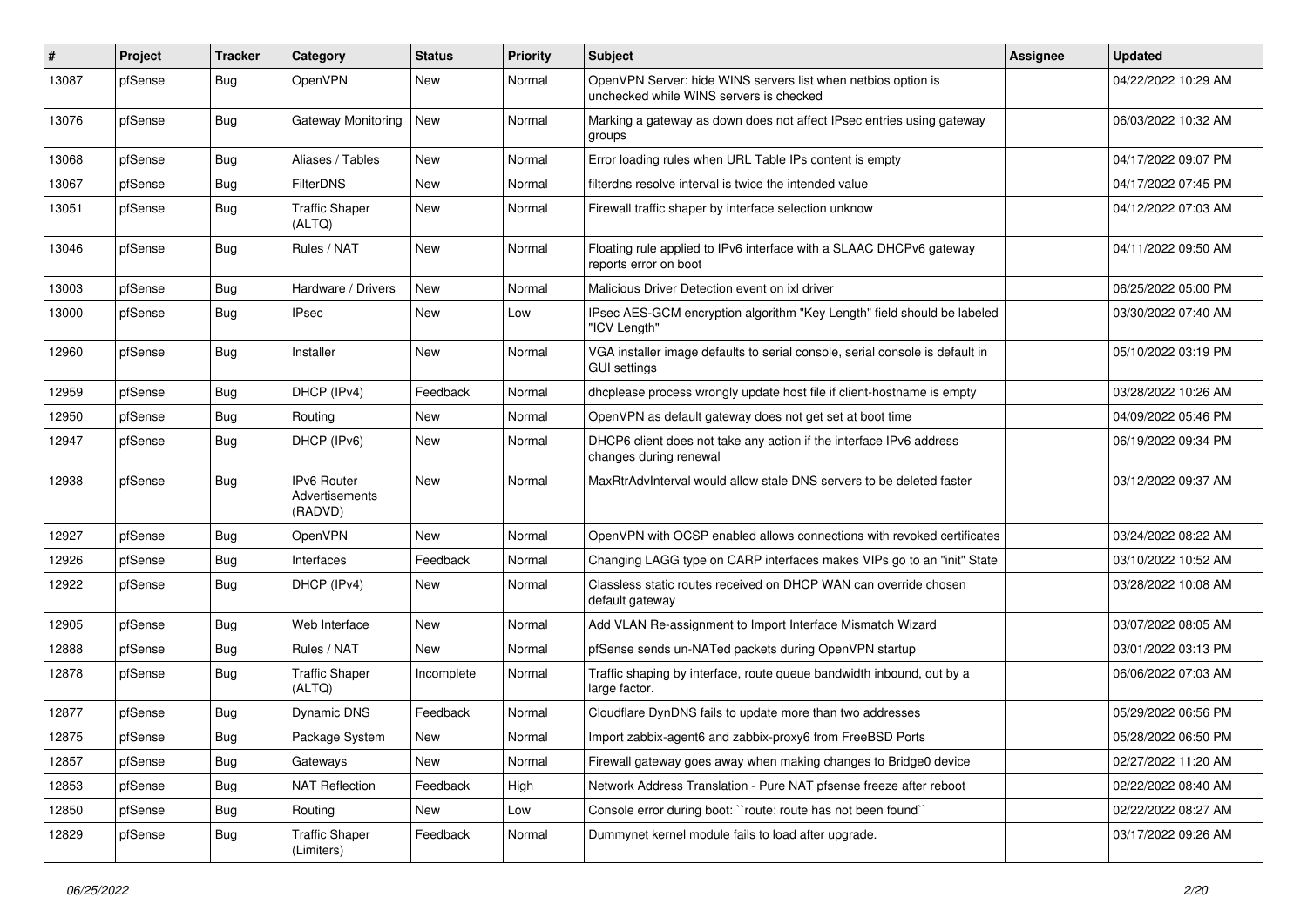| #     | Project | <b>Tracker</b> | Category                | <b>Status</b>                 | <b>Priority</b> | Subject                                                                                                                | Assignee | <b>Updated</b>      |
|-------|---------|----------------|-------------------------|-------------------------------|-----------------|------------------------------------------------------------------------------------------------------------------------|----------|---------------------|
| 12828 | pfSense | Bug            | Wireless                | New                           | Normal          | pfSense keeps crashing (Fatal trap 12: page fault while in kernel mode)                                                |          | 02/21/2022 07:55 AM |
| 12823 | pfSense | Bug            | DHCP (IPv6)             | <b>New</b>                    | Normal          | Multiple DHCP6 WAN connections PPPoE interface 'defached' status                                                       |          | 02/18/2022 05:39 AM |
| 12797 | pfSense | Bug            | UPnP/NAT-PMP            | New                           | Normal          | UPnP+STUN forms invalid outbound NAT rules using the external address<br>discovered from STUN                          |          | 02/15/2022 01:01 PM |
| 12796 | pfSense | Bug            | Upgrade                 | Confirmed                     | Normal          | 2.5.2 -> 2.6.0 upgrade segfaults if certain packages are installed.                                                    |          | 05/24/2022 07:43 AM |
| 12774 | pfSense | <b>Bug</b>     | Backup / Restore        | New                           | Normal          | Picture widget image is not saved in backup                                                                            |          | 04/04/2022 04:48 AM |
| 12764 | pfSense | Bug            | Gateways                | <b>New</b>                    | Normal          | VTI gateway status is pending after assigning the VTI interface                                                        |          | 02/07/2022 05:41 AM |
| 12757 | pfSense | Bug            | <b>Diagnostics</b>      | <b>Pull Request</b><br>Review | Very Low        | Clean up /etc/inc/filter.inc use of pfctl -F                                                                           |          | 05/17/2022 02:18 PM |
| 12747 | pfSense | Bug            | Logging                 | New                           | Normal          | System log is filled by sshguard                                                                                       |          | 05/03/2022 03:08 AM |
| 12740 | pfSense | Bug            | FreeBSD                 | Incomplete                    | Normal          | panic: esp input cb: Unexpected address family                                                                         |          | 01/27/2022 01:19 PM |
| 12737 | pfSense | <b>Bug</b>     | Certificates            | <b>New</b>                    | Normal          | CApath is not defined by default in curl                                                                               |          | 05/17/2022 02:30 PM |
| 12734 | pfSense | Bug            | Web Interface           | Incomplete                    | Low             | Long hostname breaks DHCP leases layout                                                                                |          | 01/31/2022 01:03 PM |
| 12730 | pfSense | <b>Bug</b>     | <b>Captive Portal</b>   | New                           | Normal          | RADIUS accounting does not work if WAN is down                                                                         |          | 01/26/2022 05:13 AM |
| 12726 | pfSense | Bug            | Authentication          | <b>New</b>                    | Normal          | LDAP select container button auto populate                                                                             |          | 01/25/2022 01:48 PM |
| 12708 | pfSense | Bug            | Aliases / Tables        | <b>New</b>                    | Normal          | alias with non resolving DNS entry breaks underlying pf table                                                          |          | 02/20/2022 06:13 PM |
| 12705 | pfSense | <b>Bug</b>     | <b>IPsec</b>            | Incomplete                    | Normal          | ECDSA certificate does not work for IPSec VPN phase 1                                                                  |          | 01/24/2022 03:22 PM |
| 12648 | pfSense | <b>Bug</b>     | Captive Portal          | <b>New</b>                    | Normal          | Undocumented variables 'listenporthttp' and 'listenporthttps'                                                          |          | 12/28/2021 10:44 AM |
| 12632 | pfSense | Bug            | Gateways                | New                           | High            | Assigning a /30 WAN IP address at the console does not save the<br>gateway correctly                                   |          | 05/17/2022 02:28 PM |
| 12612 | pfSense | Bug            | <b>DNS Resolver</b>     | <b>New</b>                    | Normal          | DNS Resolver is restarted during every "rc.newwanip" event                                                             |          | 06/03/2022 07:13 AM |
| 12563 | pfSense | <b>Bug</b>     | OpenVPN                 | New                           | Normal          | OpenVPN server doesn't support Framed-IPv6-Address RADIUS attribute                                                    |          | 12/03/2021 11:19 AM |
| 12552 | pfSense | Bug            | OpenVPN                 | New                           | Normal          | "Pull DNS" option within OpenVPN client does not cause pfSense to use<br>DNS servers assigned by remote OpenVPN server |          | 12/08/2021 08:45 AM |
| 12544 | pfSense | <b>Bug</b>     | <b>Operating System</b> | <b>New</b>                    | Normal          | OpenSSH vulnerabilities                                                                                                |          | 06/25/2022 05:47 PM |
| 12543 | pfSense | Bug            | Web Interface           | Feedback                      | Normal          | Deleteing a Outbound NAT rule gave me an empty rule and displayed php<br>error in UI.                                  |          | 02/14/2022 04:36 AM |
| 12542 | pfSense | <b>Bug</b>     | Virtual IP Addresses    | <b>New</b>                    | Normal          | Cannot assign a same IPv6 Link-Local address to different interfaces                                                   |          | 11/25/2021 01:41 AM |
| 12539 | pfSense | <b>Bug</b>     | Interfaces              | <b>New</b>                    | Low             | Changing VLAN ID for LAN interface in assignments silently fails.                                                      |          | 11/23/2021 04:12 AM |
| 12519 | pfSense | Bug            | Authentication          | New                           | Normal          | Fail authentication using special character in password via the LDAP<br>connector                                      |          | 11/12/2021 07:39 AM |
| 12509 | pfSense | <b>Bug</b>     | OpenVPN                 | New                           | Normal          | Deffered authentication does not work with auth-gen-token external-auth<br>or pusk "auth-token"                        |          | 11/08/2021 04:01 AM |
| 12508 | pfSense | Bug            | <b>DHCP Relay</b>       | New                           | Normal          | DHCP Relay over VPN                                                                                                    |          | 11/06/2021 11:25 AM |
| 12504 | pfSense | Bug            | Interfaces              | New                           | Normal          | BCM57412 NetXtreme-E 10Gb RDMA Ethernet controller issue                                                               |          | 11/05/2021 04:51 AM |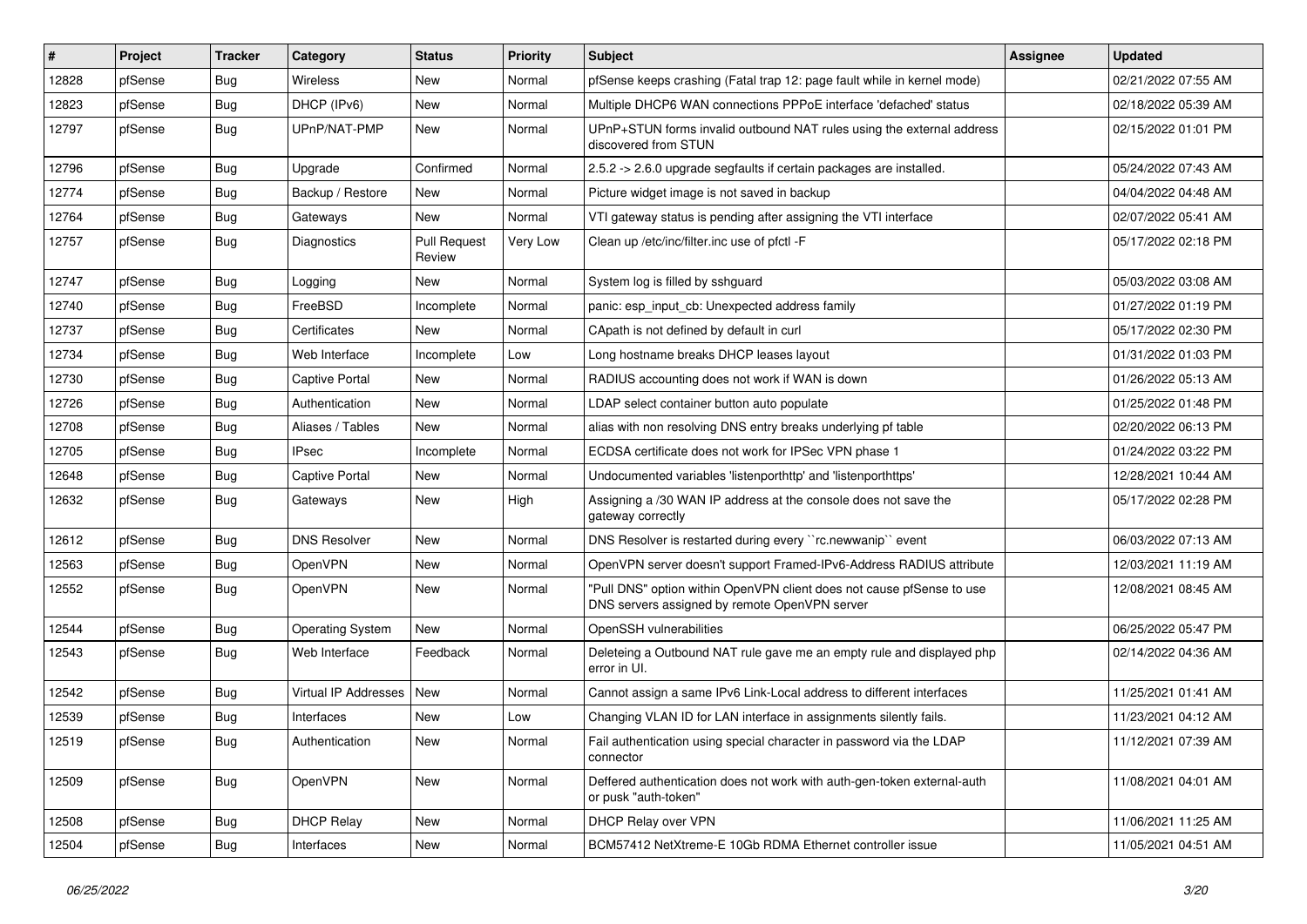| #     | Project | <b>Tracker</b> | Category                        | <b>Status</b>                 | <b>Priority</b> | <b>Subject</b>                                                                                                                   | Assignee | <b>Updated</b>      |
|-------|---------|----------------|---------------------------------|-------------------------------|-----------------|----------------------------------------------------------------------------------------------------------------------------------|----------|---------------------|
| 12483 | pfSense | Bug            | Configuration<br>Backend        | New                           | Normal          | GUI creates inconsistent config.xml                                                                                              |          | 10/23/2021 06:48 AM |
| 12467 | pfSense | Bug            | Captive Portal                  | New                           | Normal          | CP error on client disconnect after reboot                                                                                       |          | 10/17/2021 05:35 AM |
| 12464 | pfSense | Bug            | Logging                         | <b>Pull Request</b><br>Review | Normal          | Syslog Auth messages are sent as Emergency Level                                                                                 |          | 05/17/2022 02:20 PM |
| 12451 | pfSense | Bug            | Virtual IP Addresses            | New                           | Normal          | deleteVIP() does not check RFC2136 Update Source                                                                                 |          | 10/13/2021 10:06 AM |
| 12436 | pfSense | Bug            | PPPoE Server                    | New                           | Normal          | Pppoe server config gui does not allow setting of chap authentication, and<br>sets the network start address for allocation to 0 |          | 10/21/2021 08:15 AM |
| 12421 | pfSense | Bug            | Rules / NAT                     | <b>New</b>                    | Normal          | IPV6 limiter bug                                                                                                                 |          | 10/02/2021 08:44 AM |
| 12401 | pfSense | Bug            | <b>Traffic Graphs</b>           | New                           | Normal          | Traffic graphs with untagged and tagged VLAN on same interface                                                                   |          | 09/23/2021 09:18 PM |
| 12393 | pfSense | Bug            | <b>Traffic Shaper</b><br>(ALTQ) | <b>New</b>                    | Low             | Priority of qOthersLow higher than default queues                                                                                |          | 09/21/2021 02:48 PM |
| 12357 | pfSense | Bug            | Captive Portal                  | <b>New</b>                    | Normal          | Captive Portal popup Logout button loads full login page in popup when<br>clicked                                                |          | 10/27/2021 12:10 PM |
| 12283 | pfSense | <b>Bug</b>     | Authentication                  | <b>New</b>                    | Normal          | LDAP/RADIUS authentication servers configuration does not allow source<br>IP address to be specified                             |          | 08/20/2021 01:15 AM |
| 12259 | pfSense | Bug            | <b>Operating System</b>         | <b>New</b>                    | Normal          | Intel em NICs Suffering Performance Degradation on FreeBSD12                                                                     |          | 02/25/2022 09:28 PM |
| 12249 | pfSense | Bug            | Backup / Restore                | New                           | Normal          | HAProxy causing failed ACB backups                                                                                               |          | 11/15/2021 11:58 PM |
| 12122 | pfSense | Bug            | Web Interface                   | New                           | Normal          | Perform greedy actions asychronously                                                                                             |          | 07/10/2021 01:10 PM |
| 12095 | pfSense | <b>Bug</b>     | Authentication                  | New                           | Normal          | Memory leak in pcscd                                                                                                             |          | 06/01/2022 01:01 PM |
| 12070 | pfSense | <b>Bug</b>     | DHCP (IPv4)                     | New                           | Low             | VLAN0 for WAN DHCP                                                                                                               |          | 12/23/2021 04:31 PM |
| 12067 | pfSense | Bug            | DHCP (IPv4)                     | New                           | Very Low        | <b>DHCP Monitoring Statistics Error</b>                                                                                          |          | 06/21/2021 08:39 AM |
| 12056 | pfSense | Bug            | Logging                         | New                           | Normal          | Filterlog says "Unknown Option %u"                                                                                               |          | 06/18/2021 05:51 AM |
| 12013 | pfSense | <b>Bug</b>     | Logging                         | New                           | Low             | Reading log data is inefficient in certain cases                                                                                 |          | 06/08/2021 07:35 AM |
| 11992 | pfSense | Bug            | Virtual IP Addresses            | Confirmed                     | High            | GRE Tunnel - Does not work with a virtual IP as endpoint                                                                         |          | 06/04/2021 01:16 AM |
| 11960 | pfSense | Bug            | Gateway Monitoring              | Feedback                      | Normal          | Gateway Monitoring Traffic Goes Out Default Gateway                                                                              |          | 12/20/2021 05:43 AM |
| 11953 | pfSense | <b>Bug</b>     | <b>IGMP Proxy</b>               | New                           | Normal          | XG-1541 crashes when igmpproxy is enabled and network interfaces<br>status change                                                |          | 05/24/2021 04:55 PM |
| 11925 | pfSense | <b>Bug</b>     | <b>OpenVPN</b>                  | <b>New</b>                    | Normal          | Calling-Station-Id always set to WAN IP                                                                                          |          | 05/14/2021 09:27 AM |
| 11872 | pfSense | <b>Bug</b>     | Interfaces                      | New                           | Normal          | gif interfaces reporting incorrect traffic counters                                                                              |          | 12/30/2021 04:00 AM |
| 11786 | pfSense | <b>Bug</b>     | Services                        | New                           | Normal          | SSH incomplete setup and startup fail while recovering XML backup in a<br>fresh install of pfSense 2.5.0                         |          | 04/17/2021 01:36 PM |
| 11778 | pfSense | Bug            | OpenVPN                         | New                           | Normal          | OpenVPN uses 100% CPU after experiencing packet loss                                                                             |          | 02/28/2022 07:38 AM |
| 11761 | pfSense | Bug            | L <sub>2</sub> TP               | New                           | Normal          | L2TP/IPsec VPN : PPP LCP negotiation occurs before user authentication                                                           |          | 03/31/2021 04:52 AM |
| 11759 | pfSense | Bug            | Dashboard                       | New                           | Normal          | Traffic graphs on dashboard double upload on pppoe links                                                                         |          | 12/30/2021 04:00 AM |
| 11731 | pfSense | <b>Bug</b>     | Hardware / Drivers              | New                           | Normal          | Missing support for Realtek USB NICs                                                                                             |          | 03/30/2021 04:32 AM |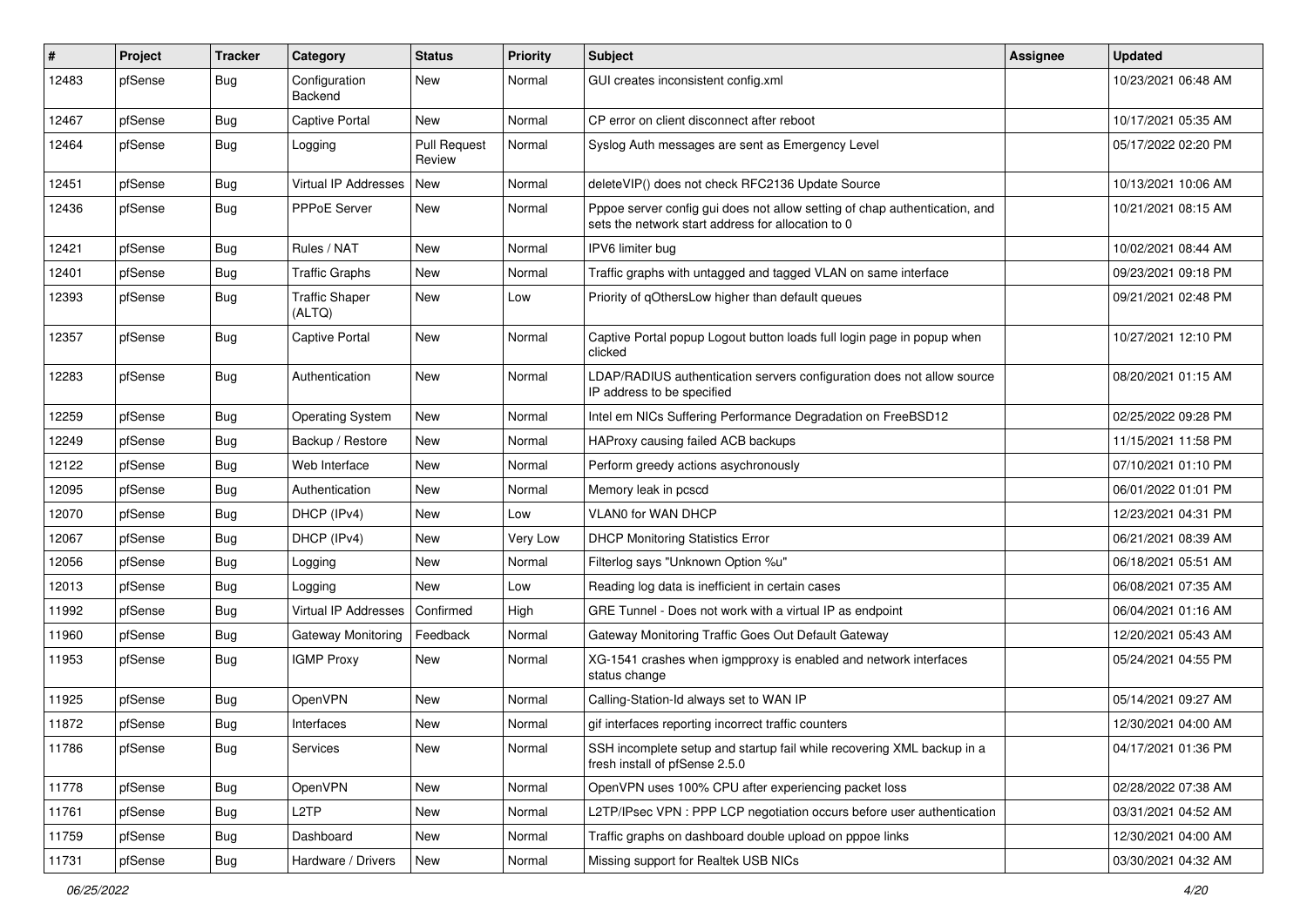| #     | Project | <b>Tracker</b> | Category                            | <b>Status</b> | <b>Priority</b> | Subject                                                                                                                                                                                         | <b>Assignee</b> | <b>Updated</b>      |
|-------|---------|----------------|-------------------------------------|---------------|-----------------|-------------------------------------------------------------------------------------------------------------------------------------------------------------------------------------------------|-----------------|---------------------|
| 11730 | pfSense | Bug            | Web Interface                       | New           | Normal          | Improve visibility of option selections in dark themes                                                                                                                                          |                 | 03/25/2021 09:38 PM |
| 11724 | pfSense | <b>Bug</b>     | Package System                      | New           | Normal          | Packages unexpectedly removed when changing update branches                                                                                                                                     |                 | 03/29/2021 08:09 AM |
| 11717 | pfSense | Bug            | Rules / NAT                         | <b>New</b>    | Normal          | Incorrect port forwarding rules if Destination port alias is not equal to<br>Redirect target port alias                                                                                         |                 | 03/22/2021 06:06 AM |
| 11715 | pfSense | Bug            | <b>OpenVPN</b>                      | New           | Normal          | OpenVPN MTU                                                                                                                                                                                     |                 | 03/22/2021 01:35 AM |
| 11666 | pfSense | <b>Bug</b>     | Logging                             | <b>New</b>    | Normal          | GUI Firewall log search not parsing filter.log beyond hard coded limit                                                                                                                          |                 | 03/12/2021 11:38 AM |
| 11657 | pfSense | Bug            | Interfaces                          | New           | Normal          | netmap_ring_reinit error                                                                                                                                                                        |                 | 03/18/2021 10:32 PM |
| 11641 | pfSense | Bug            | Interfaces                          | <b>New</b>    | Normal          | On xn based interfaces without the VLANMTU flag the first VLAN tag<br>defined does not follow the parent interface MTU settings. All subsequent<br>VLAN tags follow the parent interface's MTU. |                 | 03/09/2021 06:42 PM |
| 11619 | pfSense | Bug            | Upgrade                             | New           | Normal          | Unable to upgrade 2.4.4-p3 to 2.5/21.02-p1                                                                                                                                                      |                 | 08/15/2021 10:00 AM |
| 11566 | pfSense | Bug            | Web Interface                       | <b>New</b>    | Low             | Firewall Maximum Table Entries "default size" is whatever is entered                                                                                                                            |                 | 02/27/2021 10:01 AM |
| 11556 | pfSense | <b>Bug</b>     | Rules / NAT                         | <b>New</b>    | Normal          | Kill all states associated with a NAT address                                                                                                                                                   |                 | 03/19/2021 10:29 AM |
| 11548 | pfSense | Bug            | Rules / NAT                         | New           | Normal          | "rule expands to no valid combination" error from port forward automatic<br>rule mixing IPv4 and IPv6 elements                                                                                  |                 | 02/27/2021 03:18 PM |
| 11541 | pfSense | Bug            | <b>OpenVPN</b>                      | <b>New</b>    | Normal          | OpenVPN status does not work properly when set to TCP and Concurrent<br>Connections $= 1$                                                                                                       |                 | 03/02/2021 02:27 PM |
| 11503 | pfSense | Bug            | <b>OpenVPN</b>                      | <b>New</b>    | Normal          | Using multiple authentication backends on an OpenVPN server fails                                                                                                                               |                 | 02/23/2021 12:23 PM |
| 11473 | pfSense | Bug            | Web Interface                       | <b>New</b>    | Normal          | System Activity shows invalid data on SG-3100                                                                                                                                                   |                 | 02/19/2021 08:12 PM |
| 11430 | pfSense | Bug            | Interfaces                          | <b>New</b>    | Normal          | PHP console spam after Assigning Interfaces                                                                                                                                                     |                 | 10/09/2021 10:37 AM |
| 11429 | pfSense | Bug            | Web Interface                       | <b>New</b>    | Normal          | System Log / Settings form activates "Reset Log Files" button on enter                                                                                                                          |                 | 10/28/2021 01:35 PM |
| 11418 | pfSense | <b>Bug</b>     | <b>IPsec</b>                        | New           | Very Low        | 'NAT-T: Force' is broken for IPv6 IPsec                                                                                                                                                         |                 | 02/16/2021 08:25 AM |
| 11412 | pfSense | Bug            | Interfaces                          | New           | Normal          | LLDPD Package Doesn't Work with Switchports                                                                                                                                                     |                 | 02/12/2021 08:12 PM |
| 11363 | pfSense | Bug            | Installer                           | <b>New</b>    | Normal          | Clean Install 2.5.0 fails due to hardware incompability                                                                                                                                         |                 | 02/04/2021 11:06 AM |
| 11335 | pfSense | Bug            | Interfaces                          | New           | Normal          | Spoofing the MAC on a LAGG interface does not work for some NIC types.                                                                                                                          |                 | 01/29/2021 09:10 AM |
| 11268 | pfSense | Bug            | Web Interface                       | New           | Normal          | Cookie named 'id' prevents Edit form fields being set properly                                                                                                                                  |                 | 09/03/2021 06:16 AM |
| 11232 | pfSense | <b>Bug</b>     | <b>Operating System</b>             | <b>New</b>    | Normal          | Fix pfSense_fsync                                                                                                                                                                               |                 | 01/08/2021 08:53 AM |
| 11203 | pfSense | <b>Bug</b>     | Certificates                        | <b>New</b>    | Normal          | certificate manager very slow                                                                                                                                                                   |                 | 12/31/2020 11:57 AM |
| 11192 | pfSense | Bug            | <b>Traffic Shaper</b><br>(Limiters) | Feedback      | Normal          | Using Limiters causes out of order packets within one TCP or UDP flow                                                                                                                           |                 | 01/06/2021 12:09 AM |
| 11184 | pfSense | Bug            | FreeBSD                             | New           | Normal          | PF: State policy cannot be configurable                                                                                                                                                         |                 | 02/09/2021 02:43 AM |
| 11177 | pfSense | Bug            | Dynamic DNS                         | New           | Normal          | DDNSv6 not using Check IP Services                                                                                                                                                              |                 | 12/21/2020 05:02 AM |
| 11174 | pfSense | Bug            | <b>Traffic Shaper</b><br>(ALTQ)     | Feedback      | Normal          | Incorrect traffic shaping on pppoe interface                                                                                                                                                    |                 | 12/21/2020 11:21 PM |
| 11149 | pfSense | <b>Bug</b>     | <b>DHCP Relay</b>                   | New           | Normal          | DHCP relay won't start with DHCP server behind gateway                                                                                                                                          |                 | 03/22/2021 05:13 AM |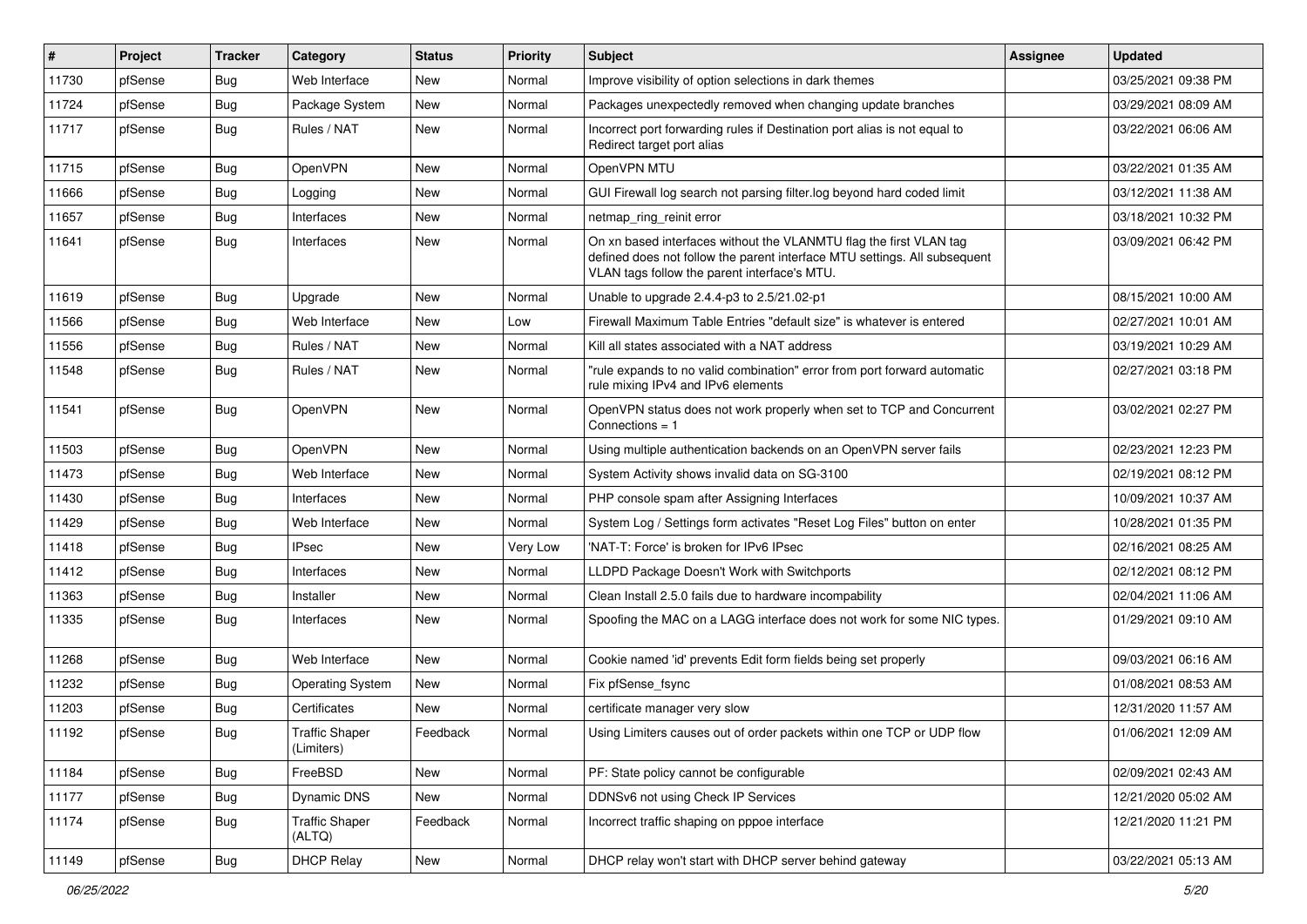| $\vert$ # | Project | <b>Tracker</b> | Category                     | <b>Status</b> | <b>Priority</b> | <b>Subject</b>                                                                                                  | Assignee | <b>Updated</b>      |
|-----------|---------|----------------|------------------------------|---------------|-----------------|-----------------------------------------------------------------------------------------------------------------|----------|---------------------|
| 11147     | pfSense | Bug            | <b>Dynamic DNS</b>           | New           | Normal          | Domeneshop DynDNS IPv4 and IPv6                                                                                 |          | 12/09/2020 11:47 PM |
| 11110     | pfSense | Bug            | Backup / Restore             | <b>New</b>    | Normal          | Backup file should be checked before restoring a specific area                                                  |          | 12/05/2020 02:50 PM |
| 11093     | pfSense | Bug            | <b>Wireless</b>              | <b>New</b>    | Low             | ral(4) driver non-functional in arm64                                                                           |          | 11/21/2020 10:45 AM |
| 10980     | pfSense | Bug            | <b>Operating System</b>      | <b>New</b>    | Normal          | rc.local is executed at login by rc.initial, and not at boot time.                                              |          | 10/19/2020 09:39 AM |
| 10959     | pfSense | Bug            | <b>Traffic Graphs</b>        | Feedback      | Low             | Traffic graph stopped on interface used via netmap                                                              |          | 02/22/2021 02:57 AM |
| 10952     | pfSense | Bug            | Rules / NAT                  | New           | Low             | Inconsistency in Subnet Defaults Between Firewall Rules and Interface<br><b>Address Assignments</b>             |          | 10/09/2020 12:50 PM |
| 10833     | pfSense | Bug            | Configuration<br>Backend     | New           | Normal          | unbound exits on configuration error when link status flaps on LAN<br>interface                                 |          | 08/13/2020 11:53 PM |
| 10822     | pfSense | <b>Bug</b>     | DHCP (IPv6)                  | <b>New</b>    | Normal          | Deprecated IPv6 prefix won't be announced as deprecated to clients                                              |          | 08/10/2020 09:23 AM |
| 10765     | pfSense | Bug            | Authentication               | <b>New</b>    | Normal          | Ampersands in Idap extended query are escaped twice                                                             |          | 09/02/2020 07:55 AM |
| 10729     | pfSense | Bug            | Package System               | <b>New</b>    | Normal          | Certificate verification failed for pkg.freebsd.org                                                             |          | 07/05/2020 01:12 AM |
| 10726     | pfSense | Bug            | Rules / NAT                  | <b>New</b>    | Normal          | Sticky-connections option is bugged - sticky-address cannot be redefined                                        |          | 11/12/2020 10:12 AM |
| 10715     | pfSense | Bug            | <b>DHCP Relay</b>            | <b>New</b>    | Normal          | DHCPv6 relay always uses the "first" IPv6 address of an interface                                               |          | 06/29/2020 05:01 AM |
| 10714     | pfSense | Bug            | DHCP (IPv6)                  | <b>New</b>    | Normal          | radyd only gives out the prefix of the "first" IPv6 address of an interface                                     |          | 10/06/2020 01:03 PM |
| 10712     | pfSense | Bug            | Rules / NAT                  | <b>New</b>    | Normal          | 'default allow LAN IPv6 to any" rule does not work right after boot when<br>using IPv6 PD                       |          | 06/30/2020 12:17 AM |
| 10701     | pfSense | Bug            | Web Interface                | New           | Very Low        | Firewall Log too wide with Rule Description Column                                                              |          | 06/25/2020 07:36 AM |
| 10690     | pfSense | <b>Bug</b>     | Installer                    | <b>New</b>    | Low             | Not possible to make UFS install on ZFS formatted drive                                                         |          | 04/21/2022 12:39 PM |
| 10671     | pfSense | Bug            | <b>Operating System</b>      | New           | Normal          | pfsense 2.4.5 1 does not boot on Gen2 2012R2 HyperV VM                                                          |          | 05/09/2021 06:39 AM |
| 10624     | pfSense | Bug            | <b>DNS Resolver</b>          | New           | Normal          | Unbound configuration memory leak with python module $+$ register DHCP<br>leases active                         |          | 02/26/2021 10:27 AM |
| 10584     | pfSense | <b>Bug</b>     | Hardware / Drivers           | <b>New</b>    | Normal          | SG-3100 with M.2: shutdown instead of reboot                                                                    |          | 07/21/2020 03:08 AM |
| 10577     | pfSense | Bug            | Hardware / Drivers           | Feedback      | Normal          | intel x553 (c3000 chipset) loading x520 driver                                                                  |          | 05/28/2020 03:59 AM |
| 10544     | pfSense | <b>Bug</b>     | User Manager /<br>Privileges | <b>New</b>    | Normal          | It's not possible to add a user to group operator using the gui                                                 |          | 04/21/2022 12:39 PM |
| 10530     | pfSense | Bug            | Upgrade                      | New           | Normal          | Convert config version to be based on product version                                                           |          | 04/21/2022 12:39 PM |
| 10513     | pfSense | <b>Bug</b>     | Rules / NAT                  | <b>New</b>    | Normal          | State issues with policy routing and HA failover                                                                |          | 04/21/2022 12:39 PM |
| 10493     | pfSense | <b>Bug</b>     | <b>IPsec</b>                 | <b>New</b>    | Normal          | filter get vpns list() issues                                                                                   |          | 05/06/2020 01:07 AM |
| 10352     | pfSense | Bug            | Authentication               | New           | Very Low        | RADIUS authentication fails with MSCHAPv1 or MSCHAPv2 when<br>passwords contain international characters        |          | 06/20/2022 04:04 PM |
| 10342     | pfSense | Bug            | <b>DNS Resolver</b>          | New           | Normal          | Unbound domain overrides stop resolving periodically. They only resume<br>after the service has been restarted. |          | 03/13/2020 10:35 AM |
| 10325     | pfSense | <b>Bug</b>     | Notifications                | <b>New</b>    | Normal          | System/Advanced/Notifications/E-Mail - SMTP Notification E-Mail auth<br>password Unexpected Bahaviour           |          | 10/30/2020 08:17 AM |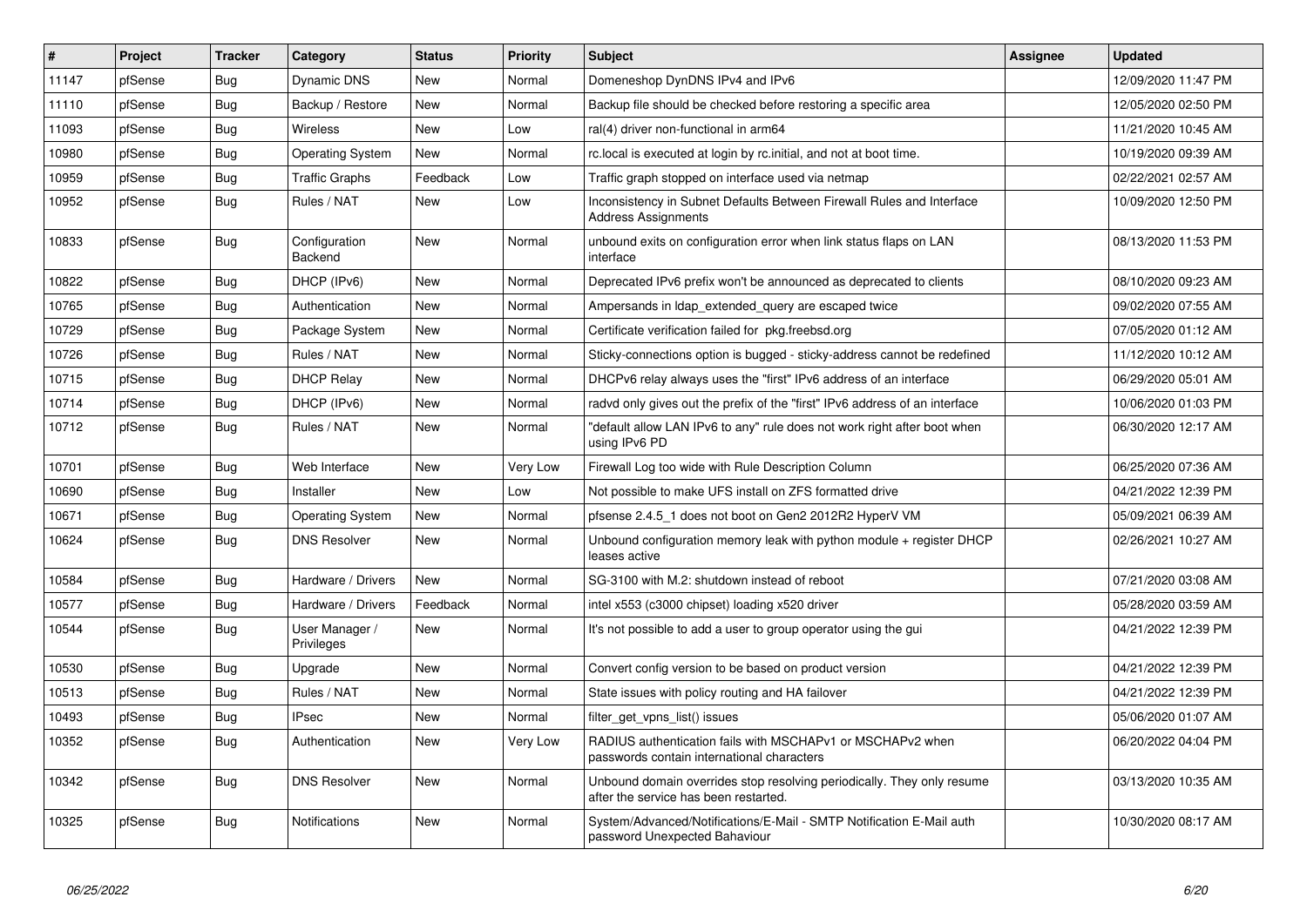| #     | Project | <b>Tracker</b> | Category                     | <b>Status</b> | Priority | <b>Subject</b>                                                                                                       | Assignee | <b>Updated</b>      |
|-------|---------|----------------|------------------------------|---------------|----------|----------------------------------------------------------------------------------------------------------------------|----------|---------------------|
| 10311 | pfSense | Bug            | <b>OpenVPN</b>               | <b>New</b>    | Normal   | Too low net.link.ifqmaxlen causes packet drop under load when using<br>OpenVPN inside bridge interface under load    |          | 08/10/2021 03:10 AM |
| 10310 | pfSense | Bug            | Upgrade                      | <b>New</b>    | Normal   | Systems with low RAM and several packages may temporarily fail to load<br>large tables after an upgrade              |          | 03/03/2020 07:55 AM |
| 10277 | pfSense | Bug            | Web Interface                | <b>New</b>    | Normal   | Sorting the log entries does not use year value                                                                      |          | 02/24/2020 07:46 AM |
| 10271 | pfSense | <b>Bug</b>     | Web Interface                | <b>New</b>    | Normal   | Large number of VLAN/LANs make "Interfaces" menu hard to access                                                      |          | 02/20/2020 04:46 AM |
| 10150 | pfSense | <b>Bug</b>     | <b>IGMP Proxy</b>            | <b>New</b>    | Normal   | IGMP Proxy does not scale to hundreds of streams                                                                     |          | 01/03/2020 02:56 AM |
| 10143 | pfSense | Bug            | <b>DNS Resolver</b>          | <b>New</b>    | Normal   | System hostname DNS entry is assigned to the wrong IP on multi-wan<br>setups                                         |          | 12/31/2019 02:33 PM |
| 10000 | pfSense | Bug            | <b>Dynamic DNS</b>           | New           | Normal   | Azure Dynamic DNS A and AAAA Records for Apex Zone                                                                   |          | 03/31/2020 09:03 AM |
| 9887  | pfSense | Bug            | Rules / NAT                  | <b>New</b>    | Low      | Rule separator positions change when deleting multiple rules                                                         |          | 05/10/2022 03:11 PM |
| 9837  | pfSense | Bug            | Interfaces                   | <b>New</b>    | Very Low | ipv6 is not completely disabled on the interfaces                                                                    |          | 10/24/2019 01:16 AM |
| 9805  | pfSense | Bug            | <b>Dynamic DNS</b>           | <b>New</b>    | Normal   | dynDNS cloudflare multiple entries                                                                                   |          | 10/02/2019 04:51 PM |
| 9755  | pfSense | <b>Bug</b>     | Package System               | New           | Very Low | package description wrong link<br>https://www.freshports.org/security/openvpn-client-export                          |          | 09/13/2019 07:22 AM |
| 9737  | pfSense | Bug            | <b>Traffic Graphs</b>        | <b>New</b>    | Normal   | traffic-graphs is shows incorrect units inside the chart                                                             |          | 09/09/2019 06:35 AM |
| 9698  | pfSense | <b>Bug</b>     | <b>RRD Graphs</b>            | New           | Normal   | Monitoring graphs do not retain state after auto-refresh                                                             |          | 08/26/2019 02:09 AM |
| 9690  | pfSense | Bug            | Interfaces                   | <b>New</b>    | Normal   | Ethernet flow control should be disabled by default                                                                  |          | 08/19/2019 06:45 PM |
| 9677  | pfSense | <b>Bug</b>     | Dashboard                    | <b>New</b>    | Normal   | Dashboard hangs when widget needs data from a remote host which is<br>down                                           |          | 08/13/2019 09:15 AM |
| 9664  | pfSense | Bug            | Dynamic DNS                  | <b>New</b>    | Normal   | DynDNS and Dual-wan problem with CloudFlare (works with No-Ip)                                                       |          | 08/03/2019 10:00 AM |
| 9654  | pfSense | <b>Bug</b>     | <b>DNS Resolver</b>          | <b>New</b>    | Normal   | After reboot, the DNS resolver must be restarted before it will advertise the<br>ipv6 DNS address of the router.     |          | 11/20/2020 03:12 AM |
| 9650  | pfSense | Bug            | Gateways                     | <b>New</b>    | Normal   | IPv6 connection drops (ir-)regular on Kabelvodafone (German cable ISP)                                               |          | 07/27/2019 07:14 AM |
| 9626  | pfSense | <b>Bug</b>     | Web Interface                | <b>New</b>    | Normal   | When deny write permission is assigned to a user, there is no error<br>feedback if the user tries to write something |          | 06/25/2022 05:41 PM |
| 9585  | pfSense | Bug            | Interfaces                   | <b>New</b>    | Normal   | 6RD: Unable to reach hosts on within same 6rd-domain                                                                 |          | 08/14/2019 02:39 PM |
| 9566  | pfSense | Bug            | Traffic Graphs               | New           | Normal   | Traffic graph displays traffic incorrectly                                                                           |          | 11/18/2019 07:54 AM |
| 9504  | pfSense | <b>Bug</b>     | <b>Dynamic DNS</b>           | <b>New</b>    | Normal   | Multiple Dynamic DNS update notifications for the same interface, not<br>differentiated by the hostname              |          | 05/07/2019 07:46 AM |
| 9485  | pfSense | Bug            | User Manager /<br>Privileges | <b>New</b>    | Normal   | password match error on system usermanager causes Group<br>membership to be reset.                                   |          | 04/26/2019 08:52 AM |
| 9453  | pfSense | Bug            | <b>LAGG Interfaces</b>       | New           | Normal   | VLAN Interfaces on LAGG get orphaned at boot                                                                         |          | 08/21/2019 11:16 AM |
| 9384  | pfSense | Bug            | Interfaces                   | Confirmed     | Normal   | devd putting "\$" before variable contents when using single quotes                                                  |          | 04/21/2022 12:39 PM |
| 9353  | pfSense | <b>Bug</b>     | Dashboard                    | <b>New</b>    | Low      | PHPSession errors from limited access to dashboard and widgets                                                       |          | 10/06/2020 09:31 AM |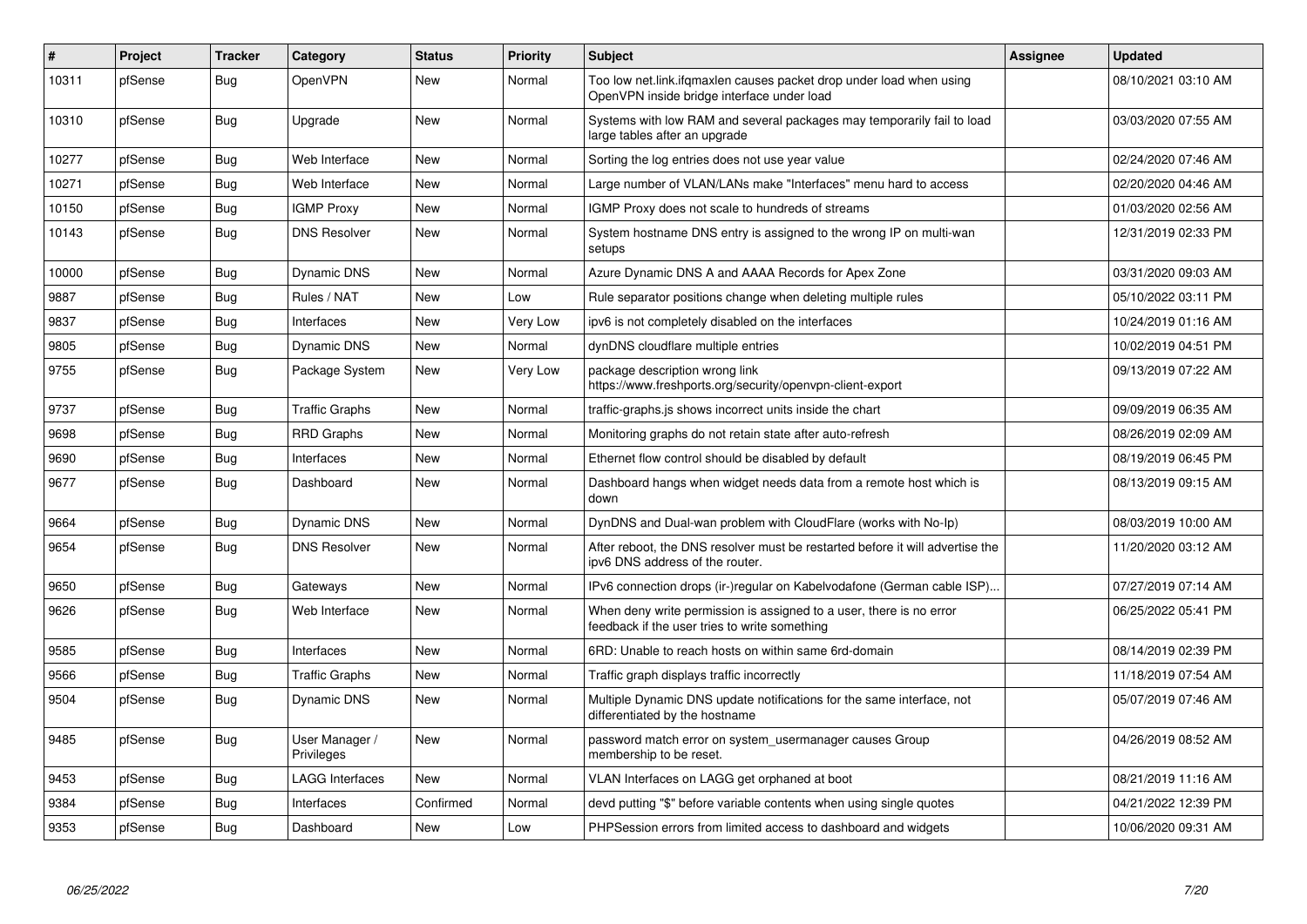| #    | Project | <b>Tracker</b> | Category                                 | <b>Status</b> | <b>Priority</b> | <b>Subject</b>                                                                                                               | Assignee | <b>Updated</b>      |
|------|---------|----------------|------------------------------------------|---------------|-----------------|------------------------------------------------------------------------------------------------------------------------------|----------|---------------------|
| 9344 | pfSense | <b>Bug</b>     | Translations                             | New           | Normal          | OpenVPN click NCP Algorithms will always go to DH Parameters<br>website(in Chinese-Taiwan)                                   |          | 10/21/2021 03:48 AM |
| 9343 | pfSense | Bug            | DHCP (IPv4)                              | New           | Normal          | diag_arp.php times out with large DHCPD leases table                                                                         |          | 08/14/2019 01:19 PM |
| 9338 | pfSense | Bug            | <b>IGMP Proxy</b>                        | New           | Normal          | igmpproxy ignoring downstream vlan interface                                                                                 |          | 02/22/2019 03:48 AM |
| 9295 | pfSense | Bug            | PPPoE Server                             | <b>New</b>    | Very High       | IPv6 PD does not work with PPPOE (Server & Client)                                                                           |          | 05/15/2022 10:53 AM |
| 9241 | pfSense | Bug            | Interfaces                               | New           | Normal          | Ethernet link cycles up/down if "auto-negotiate" is explicitly selected in<br>interface configuration                        |          | 12/31/2018 08:36 PM |
| 9192 | pfSense | Bug            | <b>PPP</b> Interfaces                    | <b>New</b>    | Normal          | PPPoE daemon selects wrong interface                                                                                         |          | 08/20/2019 10:05 AM |
| 9183 | pfSense | Bug            | <b>LAGG Interfaces</b>                   | New           | Very Low        | OpenVPN Lagg Interface not working after restart or new start                                                                |          | 08/21/2019 11:17 AM |
| 9179 | pfSense | Bug            | <b>NAT Reflection</b>                    | <b>New</b>    | Normal          | NAT reflection fix implemented for #8604 is causing WebUI and XMLRPC<br>to fail on slave                                     |          | 03/27/2020 08:01 PM |
| 9167 | pfSense | Bug            | Rules / NAT                              | <b>New</b>    | Normal          | Some Important ICMPv6 Traffic Not Allowed by Default Rules                                                                   |          | 08/14/2019 01:00 PM |
| 9149 | pfSense | Bug            | Package System                           | <b>New</b>    | Low             | Continued issues with /tmp and /var in RAM on 2.4                                                                            |          | 11/24/2018 11:56 AM |
| 9140 | pfSense | Bug            | Logging                                  | New           | Very Low        | Unexpected rule can be displayed when looking up filter log entry with<br>multiple matching rules                            |          | 08/19/2019 02:56 PM |
| 9136 | pfSense | Bug            | DHCP (IPv6)                              | <b>New</b>    | High            | IPv6 Tracking Interfaces Lose IPv6 Address in Certain Cases                                                                  |          | 04/21/2022 12:39 PM |
| 9101 | pfSense | Bug            | <b>Traffic Graphs</b>                    | New           | Normal          | Traffic Graphs/Dashboard Slows Downloads Being Performed by the<br>Same Firefox Browser                                      |          | 08/21/2019 09:18 AM |
| 9094 | pfSense | <b>Bug</b>     | Hardware / Drivers                       | Assigned      | Normal          | MBT console settings are not forced to video console                                                                         |          | 11/07/2018 10:23 AM |
| 9087 | pfSense | Bug            | <b>Traffic Graphs</b>                    | New           | Normal          | Traffic Graph Widget Legend Not Updating                                                                                     |          | 08/14/2019 12:38 PM |
| 9037 | pfSense | Bug            | <b>DNS Resolver</b>                      | <b>New</b>    | Normal          | Unbound not logging to syslog after reboot                                                                                   |          | 10/12/2018 05:09 AM |
| 9035 | pfSense | Bug            | Rules / NAT                              | New           | Normal          | Inactive Interfaces are Hidden in Firewall Rules                                                                             |          | 08/14/2019 12:39 PM |
| 9024 | pfSense | <b>Bug</b>     | <b>Traffic Shaper</b><br>(Limiters)      | Feedback      | Normal          | Ping packet loss under load when using limiters                                                                              |          | 05/12/2022 11:55 AM |
| 8963 | pfSense | <b>Bug</b>     | <b>Traffic Shaper</b><br>(Limiters)      | <b>New</b>    | Normal          | 2.4.4 Limiters don't work after CARP fail-over                                                                               |          | 12/10/2018 06:40 AM |
| 8882 | pfSense | Bug            | Interfaces                               | Incomplete    | Normal          | Interface assignments lost on reboot                                                                                         |          | 02/17/2022 02:24 PM |
| 8846 | pfSense | Bug            | Gateways                                 | New           | Low             | Misleading gateway error message adding/editing static routes using a<br>disabled interface                                  |          | 08/21/2019 11:29 AM |
| 8831 | pfSense | Bug            | IPv6 Router<br>Advertisements<br>(RADVD) | New           | Very High       | Radvd causes latency spikes                                                                                                  |          | 04/19/2021 04:51 AM |
| 8820 | pfSense | <b>Bug</b>     | Rules / NAT                              | New           | Low             | System/Advanced/Misc - "Do not kill connections when schedule expires"<br>UN-checked still leaves existing connections open. |          | 07/28/2020 10:59 AM |
| 8804 | pfSense | <b>Bug</b>     | PPP Interfaces                           | New           | Normal          | Netgate SG-1000 PPPoE Keepalives not prioritized, internet drops                                                             |          | 08/20/2019 10:06 AM |
| 8770 | pfSense | Bug            | Interfaces                               | New           | Normal          | QinQ interfaces always show as active                                                                                        |          | 02/01/2020 09:47 AM |
| 8711 | pfSense | Bug            | <b>IGMP Proxy</b>                        | New           | Normal          | igmpproxy with PPPoE Interfaces                                                                                              |          | 07/28/2018 09:21 AM |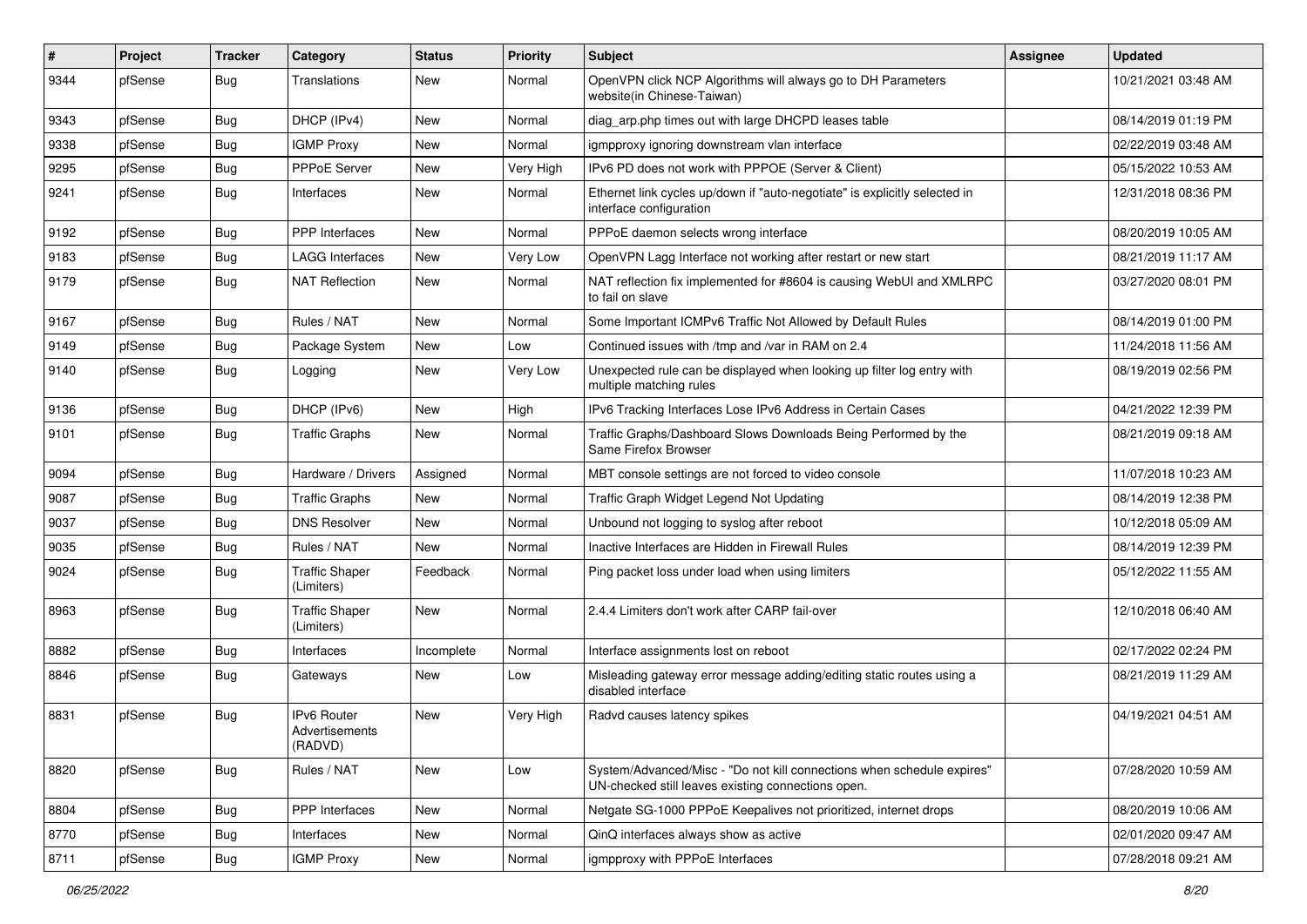| $\pmb{\#}$ | Project | Tracker    | Category                        | <b>Status</b> | <b>Priority</b> | <b>Subject</b>                                                                                                          | <b>Assignee</b> | <b>Updated</b>      |
|------------|---------|------------|---------------------------------|---------------|-----------------|-------------------------------------------------------------------------------------------------------------------------|-----------------|---------------------|
| 8686       | pfSense | <b>Bug</b> | <b>IPsec</b>                    | New           | Normal          | IPsec VTI: Assigned interface firewall rules are never parsed                                                           |                 | 02/10/2021 12:15 PM |
| 8614       | pfSense | <b>Bug</b> | DHCP (IPv4)                     | <b>New</b>    | Normal          | Cannot remove Additional BOOTP/DHCP Options                                                                             |                 | 08/21/2019 09:15 AM |
| 8576       | pfSense | Bug        | Rules / NAT                     | Feedback      | Low             | pfSense stops passing traffic after some time when using Outbound NAT<br>pool w/ Sticky Address                         |                 | 10/28/2021 01:47 PM |
| 8570       | pfSense | Bug        | <b>XML Parser</b>               | New           | Normal          | Empty (dn)shaper config gets populated with newline                                                                     |                 | 08/20/2019 02:45 PM |
| 8567       | pfSense | Bug        | CARP                            | <b>New</b>    | Normal          | Using IPv6 VIP alias for services may affect CARP IPv6 VIP work                                                         |                 | 06/12/2018 01:26 PM |
| 8566       | pfSense | Bug        | CARP                            | <b>New</b>    | Normal          | Wrong IPv6 source in NS request in case using of IPv6 alias                                                             |                 | 06/12/2018 01:26 PM |
| 8526       | pfSense | Bug        | Interfaces                      | New           | Normal          | DHCP client ignores server replies when 802.1q tagging is used                                                          |                 | 08/14/2019 10:52 AM |
| 8512       | pfSense | Bug        | <b>PPP</b> Interfaces           | New           | Normal          | PPPoE reconnect fails after interface flap                                                                              |                 | 08/20/2019 10:06 AM |
| 8502       | pfSense | Bug        | Web Interface                   | Confirmed     | Low             | main (top) menu items do not drop down in some cases                                                                    |                 | 07/06/2020 02:39 PM |
| 8500       | pfSense | Bug        | Dynamic DNS                     | <b>New</b>    | Low             | Incorrect categorization of status/info messages from phpDynDNS                                                         |                 | 08/16/2019 12:50 PM |
| 8464       | pfSense | Bug        | <b>Wireless</b>                 | New           | Very Low        | Wireless USB card does not connect to WiFi automatically after reboot/halt                                              |                 | 06/19/2020 03:44 AM |
| 8435       | pfSense | <b>Bug</b> | Interfaces                      | <b>New</b>    | Normal          | DHCPv6 unusable in certain circumstances (US AT&T Fiber, etc.)                                                          |                 | 08/14/2019 10:52 AM |
| 8432       | pfSense | <b>Bug</b> | Dynamic DNS                     | <b>New</b>    | Normal          | Dynamic DNS Client gives an error that it can't find IPv6 address when<br>WAN interface is a LAGG                       |                 | 09/17/2020 05:23 AM |
| 8419       | pfSense | <b>Bug</b> | Web Interface                   | <b>New</b>    | Normal          | webgui, when menubar is fixed to the top of the screen, the last items of<br>long menus cannot be seen/used.            |                 | 07/19/2018 03:10 PM |
| 8406       | pfSense | <b>Bug</b> | Dynamic DNS                     | New           | Normal          | DDNS IPV6 Cloudflare Client does not detect PPOE address                                                                |                 | 03/31/2018 11:56 AM |
| 8401       | pfSense | <b>Bug</b> | Installer                       | New           | Normal          | Issues related to keys representing alphabetic characters specific to<br>Scandinavian languages and to some other keys. |                 | 03/30/2018 11:06 AM |
| 8343       | pfSense | Bug        | Gateways                        | New           | Normal          | Gateway Routes (Default Routes) not removed in Kernel when removed<br>from GUI                                          |                 | 05/14/2020 01:22 AM |
| 8335       | pfSense | Bug        | <b>LAGG Interfaces</b>          | <b>New</b>    | Normal          | System hang with LACP downlink to UniFi switch                                                                          |                 | 08/21/2019 11:18 AM |
| 8325       | pfSense | Bug        | UPnP/NAT-PMP                    | New           | Normal          | UPnP not available for pppoe-Clients                                                                                    |                 | 11/15/2020 10:33 AM |
| 8313       | pfSense | Bug        | <b>Notifications</b>            | <b>New</b>    | Normal          | STARTTLS auto detection not working                                                                                     |                 | 04/21/2022 12:39 PM |
| 8285       | pfSense | Bug        | Web Interface                   | New           | Normal          | Actions on stale data may result in catastrophic results                                                                |                 | 01/16/2018 08:08 PM |
| 8263       | pfSense | <b>Bug</b> | <b>Traffic Shaper</b><br>(ALTQ) | <b>New</b>    | Normal          | Cannot create a nonlinear `Link Share` service curve because of: "the sum<br>of the child bandwidth higher than parent" |                 | 11/05/2020 07:31 AM |
| 8233       | pfSense | Bug        | <b>NAT Reflection</b>           | <b>New</b>    | Very Low        | NAT reflection back to originating host broken when using FQDN-based IP<br>aliases                                      |                 | 08/21/2019 10:53 AM |
| 8207       | pfSense | <b>Bug</b> | <b>Operating System</b>         | New           | Normal          | 2.4 cannot boot as a Xen VM with more than 7 NICs                                                                       |                 | 06/25/2022 05:42 PM |
| 8177       | pfSense | Bug        | Package System                  | New           | Normal          | "/xsl/package.xsl" is referenced in package XML files but not on the<br>firewall                                        |                 | 08/14/2019 09:56 AM |
| 8176       | pfSense | Bug        | Package System                  | New           | Normal          | ./schema/packages.dtd -- referenced in *xml, but missing?                                                               |                 | 12/09/2017 06:52 PM |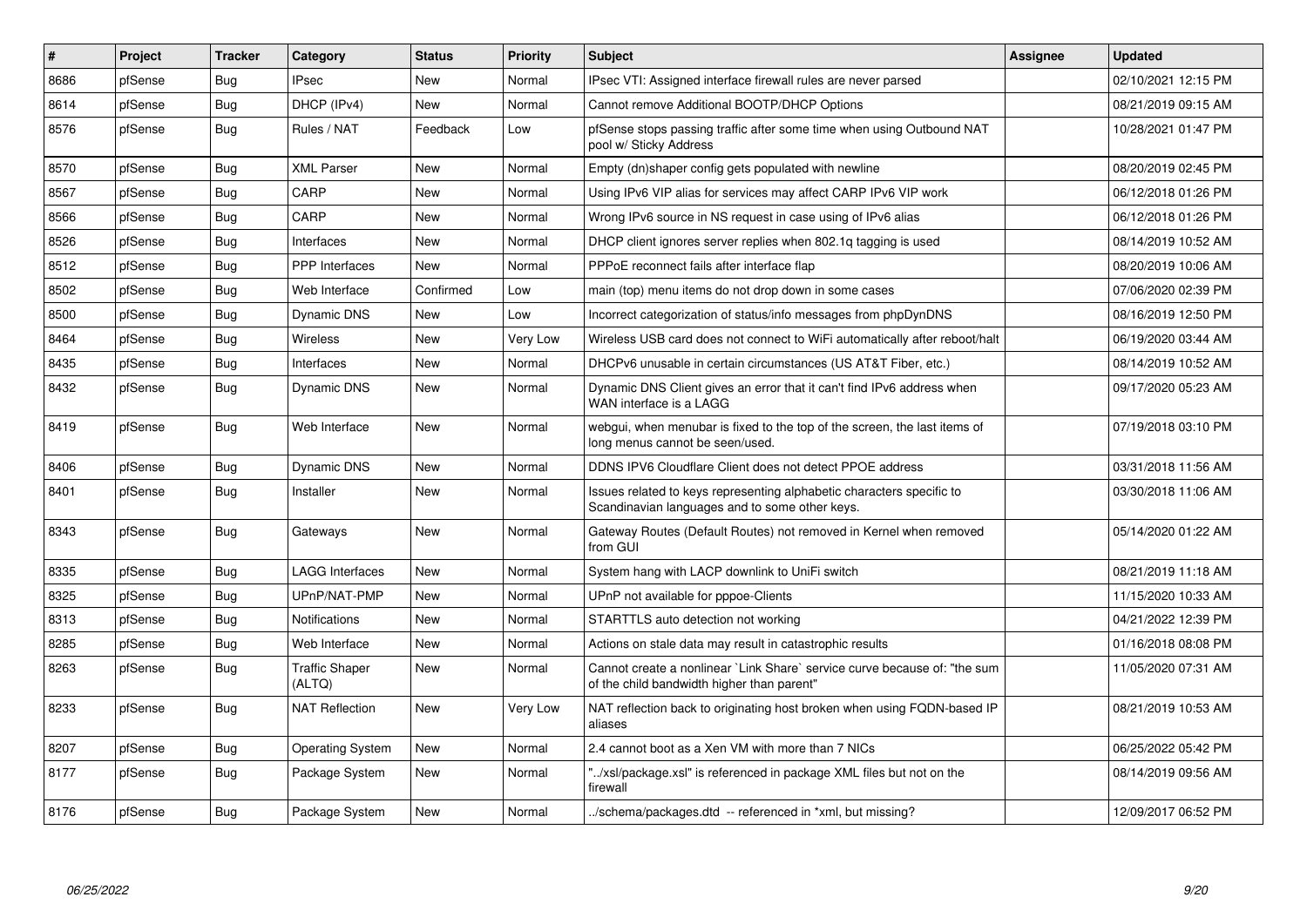| $\vert$ # | Project | <b>Tracker</b> | Category                        | <b>Status</b> | <b>Priority</b> | Subject                                                                                                                                                                       | Assignee | <b>Updated</b>      |
|-----------|---------|----------------|---------------------------------|---------------|-----------------|-------------------------------------------------------------------------------------------------------------------------------------------------------------------------------|----------|---------------------|
| 8158      | pfSense | Bug            | Interfaces                      | <b>New</b>    | High            | IPv6 Track Interface issue with more than one WAN-Gateway and a<br>number of internal interfaces at least track interface from one interface<br>does not work on regular base |          | 12/03/2017 09:00 AM |
| 8157      | pfSense | <b>Bug</b>     | Dashboard                       | <b>New</b>    | Very Low        | Traffic Graph clutter from time to time                                                                                                                                       |          | 12/03/2017 06:40 AM |
| 8130      | pfSense | <b>Bug</b>     | <b>Traffic Graphs</b>           | New           | Normal          | Status - Monitoring - Area chart displays traffic data differently than Line or<br>Bar charts                                                                                 |          | 11/26/2017 01:40 PM |
| 8122      | pfSense | <b>Bug</b>     | <b>OpenVPN</b>                  | New           | Normal          | openvpn client is unable to use OTP (temporary) passwords                                                                                                                     |          | 04/16/2018 09:28 AM |
| 8113      | pfSense | <b>Bug</b>     | Interfaces                      | <b>New</b>    | Normal          | MTU setting on bridge, openvpn clients ignored                                                                                                                                |          | 12/31/2021 05:55 PM |
| 8095      | pfSense | Bug            | Translations                    | New           | Normal          | Unescaped simple quotes break JavaScript features when the French<br>translation is enabled                                                                                   |          | 08/21/2019 09:06 AM |
| 8089      | pfSense | Bug            | Interfaces                      | New           | High            | VLAN page breaks after config restore to new hardware.                                                                                                                        |          | 11/21/2017 01:38 PM |
| 8087      | pfSense | Bug            | Authentication                  | New           | Normal          | Provide Calling-Station-ID to RADIUS backed VPN connections                                                                                                                   |          | 06/06/2020 05:36 AM |
| 8076      | pfSense | Bug            | Backup / Restore                | New           | Normal          | User can easily apply an unusable interface configuration after restore                                                                                                       |          | 08/14/2019 10:52 AM |
| 8073      | pfSense | Bug            | IPsec                           | <b>New</b>    | Normal          | Traffic inexplicably not going through IPSEC despite (in theory) matching<br>SPs                                                                                              |          | 11/09/2017 02:51 AM |
| 8066      | pfSense | <b>Bug</b>     | Routing                         | <b>New</b>    | Normal          | Static routes not applied when they go out a interface using carp                                                                                                             |          | 11/08/2017 02:04 AM |
| 8050      | pfSense | <b>Bug</b>     | Interfaces                      | New           | High            | Enabling bridge while interfaces have link freezes console                                                                                                                    |          | 11/03/2017 04:38 PM |
| 8004      | pfSense | Bug            | <b>NAT Reflection</b>           | <b>New</b>    | Normal          | Error notice for a deleted NAT that had a RULE or an existing NAT which<br>is claimed to have no NAT port                                                                     |          | 10/24/2017 06:39 PM |
| 7996      | pfSense | <b>Bug</b>     | Web Interface                   | New           | Very Low        | 2.4.0 Web Interface Issue                                                                                                                                                     |          | 06/25/2022 05:39 PM |
| 7986      | pfSense | Bug            | Wireless                        | <b>New</b>    | Normal          | WLAN card no longer properly initialized under 2.4.0                                                                                                                          |          | 06/19/2020 08:08 AM |
| 7977      | pfSense | Bug            | Translations                    | New           | Normal          | English text shown in stead of translated text (Routing - Gateway groups -<br>edit)                                                                                           |          | 08/21/2019 11:28 AM |
| 7964      | pfSense | Bug            | Multi-WAN                       | <b>New</b>    | Normal          | Restart openvpn on gateway switching                                                                                                                                          |          | 08/19/2019 12:35 PM |
| 7943      | pfSense | <b>Bug</b>     | Web Interface                   | New           | Normal          | CSS Overflow Fix for Drop Down Menus in webConfigurator                                                                                                                       |          | 11/21/2020 02:54 PM |
| 7899      | pfSense | <b>Bug</b>     | <b>Traffic Shaper</b><br>(ALTQ) | New           | Normal          | a floating 'match' rule on LAN does not put traffic from a broswer on a<br>clientpc into a shaper queue                                                                       |          | 09/28/2017 09:16 AM |
| 7863      | pfSense | <b>Bug</b>     | User Manager /<br>Privileges    | New           | Normal          | The "WebCfg - All pages" permission inclueds the "User - System: Shell<br>account access" even though that is not a WebCofg page.                                             |          | 09/16/2017 05:13 AM |
| 7857      | pfSense | Bug            | Dashboard                       | New           | Very Low        | Interfaces Widget U/I fails to wrap IPV6 addresses when the string is too<br>wide for the widget                                                                              |          | 08/13/2019 09:15 AM |
| 7848      | pfSense | Bug            | Diagnostics                     | New           | Low             | NDP Table Sort by Expiration Error                                                                                                                                            |          | 08/26/2019 02:56 PM |
| 7821      | pfSense | <b>Bug</b>     | DHCP (IPv6)                     | New           | Normal          | GIF does not support broadcast                                                                                                                                                |          | 08/29/2017 10:50 AM |
| 7788      | pfSense | Bug            | Dashboard                       | New           | Low             | Irregular updating of widgets like cpu/uptime on system widget.                                                                                                               |          | 08/21/2019 09:03 AM |
| 7779      | pfSense | <b>Bug</b>     | OpenVPN                         | New           | Normal          | Traffic crossing a site-to-site OpenVPN tunnel fails to fragment.                                                                                                             |          | 06/02/2021 08:26 AM |
| 7757      | pfSense | <b>Bug</b>     | Backup / Restore                | New           | Normal          | Auto Config Backup fails to upload unless Default Gateway is up                                                                                                               |          | 08/16/2019 12:47 PM |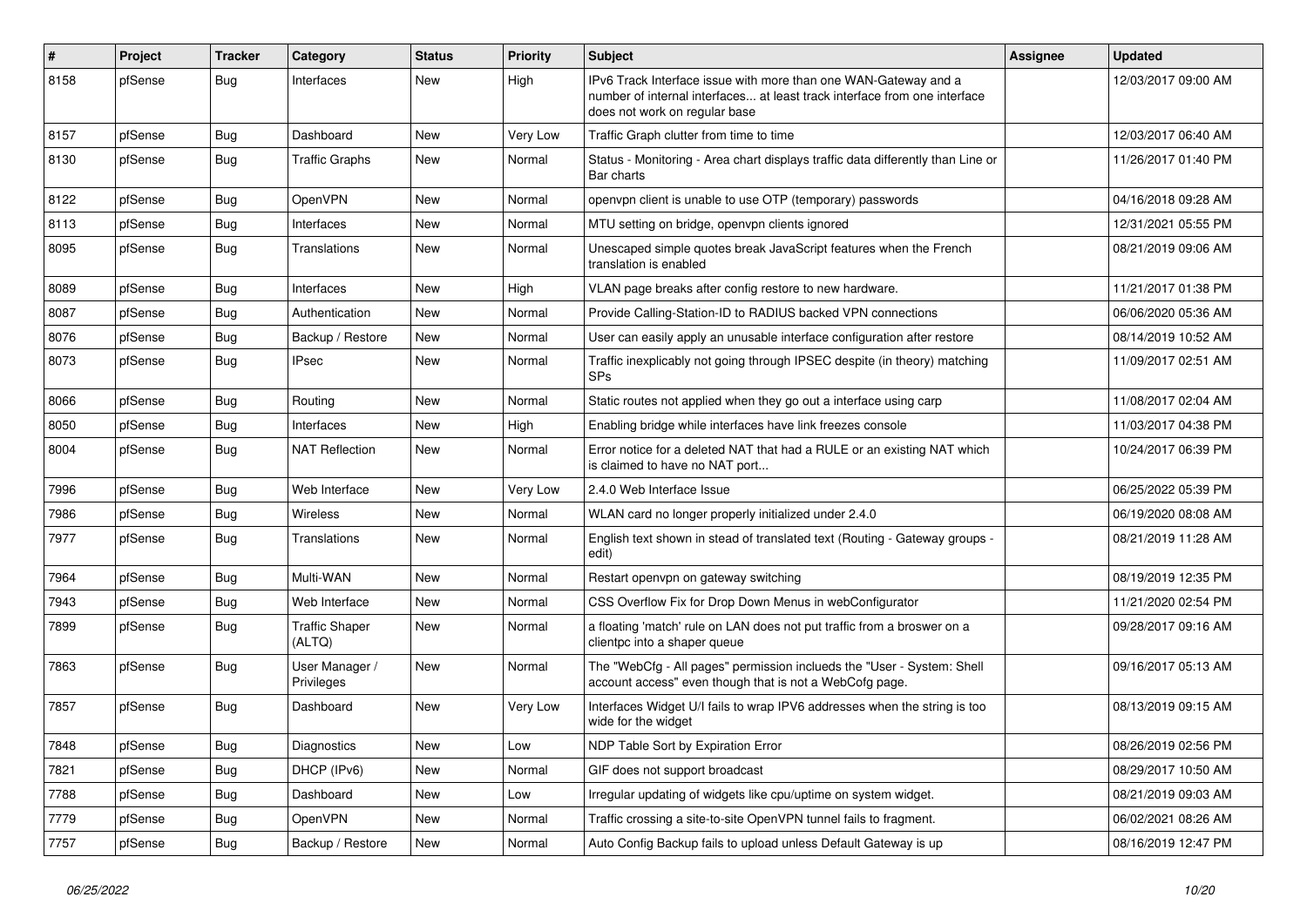| $\vert$ # | Project | <b>Tracker</b> | Category                                        | <b>Status</b> | <b>Priority</b> | <b>Subject</b>                                                                                                                | <b>Assignee</b> | <b>Updated</b>      |
|-----------|---------|----------------|-------------------------------------------------|---------------|-----------------|-------------------------------------------------------------------------------------------------------------------------------|-----------------|---------------------|
| 7737      | pfSense | Bug            | IPv6 Router<br>Advertisements<br>(RADVD)        | <b>New</b>    | Normal          | radvd error message                                                                                                           |                 | 08/13/2019 09:41 AM |
| 7734      | pfSense | Bug            | DHCP (IPv6)                                     | <b>New</b>    | Normal          | Using opton ia pd0 does not renew prefix and prefix get dropped                                                               |                 | 07/31/2017 03:46 AM |
| 7730      | pfSense | <b>Bug</b>     | Interfaces                                      | <b>New</b>    | High            | 2.3.4 1 greX: loop detected when hit save on filter rules or interfaces                                                       |                 | 07/27/2017 08:16 AM |
| 7665      | pfSense | Bug            | Aliases / Tables                                | New           | Normal          | Host range validation for Aliases is not strict enough                                                                        |                 | 08/21/2019 11:01 AM |
| 7648      | pfSense | Bug            | CARP                                            | <b>New</b>    | Very Low        | SPAN ports on an interface renders CARP HA inoperative                                                                        |                 | 06/14/2017 09:19 PM |
| 7590      | pfSense | <b>Bug</b>     | Diagnostics                                     | <b>New</b>    | Normal          | diag_edit do not save when nothing to sae (in directory browse view)                                                          |                 | 05/20/2017 05:04 PM |
| 7589      | pfSense | <b>Bug</b>     | Diagnostics                                     | New           | Normal          | diag edit.php old print info box                                                                                              |                 | 05/20/2017 05:02 PM |
| 7553      | pfSense | <b>Bug</b>     | Captive Portal                                  | Confirmed     | Very Low        | Captive portal on a parent interface blocks traffic on VLAN interfaces too                                                    |                 | 08/19/2018 03:15 PM |
| 7551      | pfSense | Bug            | Rules / NAT                                     | New           | Normal          | Dynamic IPsec endpoints not added to rule set after WAN down/up                                                               |                 | 05/16/2017 02:26 PM |
| 7476      | pfSense | <b>Bug</b>     | Logging                                         | <b>New</b>    | Normal          | Dirty buffer used to build log messages?                                                                                      |                 | 04/17/2017 09:51 PM |
| 7430      | pfSense | Bug            | Interfaces                                      | <b>New</b>    | Normal          | pfsense-utils.inc - where_is_ipaddr_configured() should account for<br>loopback interface                                     |                 | 08/13/2019 03:48 PM |
| 7420      | pfSense | Bug            | <b>IPsec</b>                                    | <b>New</b>    | Normal          | ipsec status freezing                                                                                                         |                 | 02/13/2020 09:09 AM |
| 7402      | pfSense | <b>Bug</b>     | Web Interface                                   | <b>New</b>    | Normal          | Inconsistent use of htmlentities validation checks                                                                            |                 | 03/21/2017 08:58 AM |
| 7373      | pfSense | Bug            | Rules / NAT                                     | New           | Normal          | Firewall schedules GUI needs to be redone from scratch                                                                        |                 | 08/21/2019 08:56 AM |
| 7352      | pfSense | <b>Bug</b>     | Routing                                         | <b>New</b>    | Normal          | pfSense IPv6 static route is dumped after a WAN flap                                                                          |                 | 01/20/2022 09:35 AM |
| 7329      | pfSense | <b>Bug</b>     | <b>DNS Forwarder</b>                            | New           | Low             | <b>DHCP Not Updating DNS</b>                                                                                                  |                 | 01/21/2022 09:16 PM |
| 7314      | pfSense | <b>Bug</b>     | <b>RRD Graphs</b>                               | New           | Low             | Discrepancy in ntp monitoring view                                                                                            |                 | 02/24/2017 08:37 PM |
| 7303      | pfSense | Bug            | <b>IPv6 Router</b><br>Advertisements<br>(RADVD) | New           | Normal          | ipv6 connectivity lost on pfSense reboot                                                                                      |                 | 08/20/2019 12:23 PM |
| 7289      | pfSense | <b>Bug</b>     | Certificates                                    | <b>New</b>    | Low             | Generating 4096bit Certificate                                                                                                |                 | 08/14/2019 09:56 AM |
| 7286      | pfSense | <b>Bug</b>     | <b>OpenVPN</b>                                  | Incomplete    | Normal          | OpenVPN client is unreliable when you have multiple tunnels                                                                   |                 | 08/19/2019 03:28 PM |
| 7238      | pfSense | <b>Bug</b>     | Web Interface                                   | <b>New</b>    | Normal          | Menu layout broken when using "Hostname in Menu" with long hostnames                                                          |                 | 02/21/2017 07:01 AM |
| 7195      | pfSense | Bug            | Package System                                  | New           | Normal          | pkg_edit.php - <checkenablefields> tag has no effect on fields other than<br/>checkbox/input</checkenablefields>              |                 | 08/21/2019 09:15 AM |
| 7172      | pfSense | Bug            | DHCP (IPv4)                                     | <b>New</b>    | Normal          | Sorting by hostname in Services > DHCP Server > LAN should be<br>"natural" (alphanumeric friendly)                            |                 | 08/20/2019 03:47 PM |
| 7152      | pfSense | <b>Bug</b>     | <b>DNS Resolver</b>                             | New           | Normal          | Unbound / DNS Resolver issue if "Register DHCP static mappings in the<br>DNS Resolver" set before wildcard DNS custom options |                 | 12/18/2021 04:59 PM |
| 7138      | pfSense | <b>Bug</b>     | DHCP (IPv6)                                     | Assigned      | Normal          | Pfsense wide dhcpv6 client doesn't recognise ifid statement                                                                   |                 | 04/21/2022 12:39 PM |
| 7113      | pfSense | Bug            | Dashboard                                       | New           | Normal          | Interface name in Traffic Graphs                                                                                              |                 | 12/31/2021 05:40 PM |
| 7096      | pfSense | Bug            | <b>DNS Resolver</b>                             | Feedback      | Normal          | Unbound fails to start on boot if specific network devices are configured in<br>the "Network Interfaces"                      |                 | 11/22/2021 08:59 AM |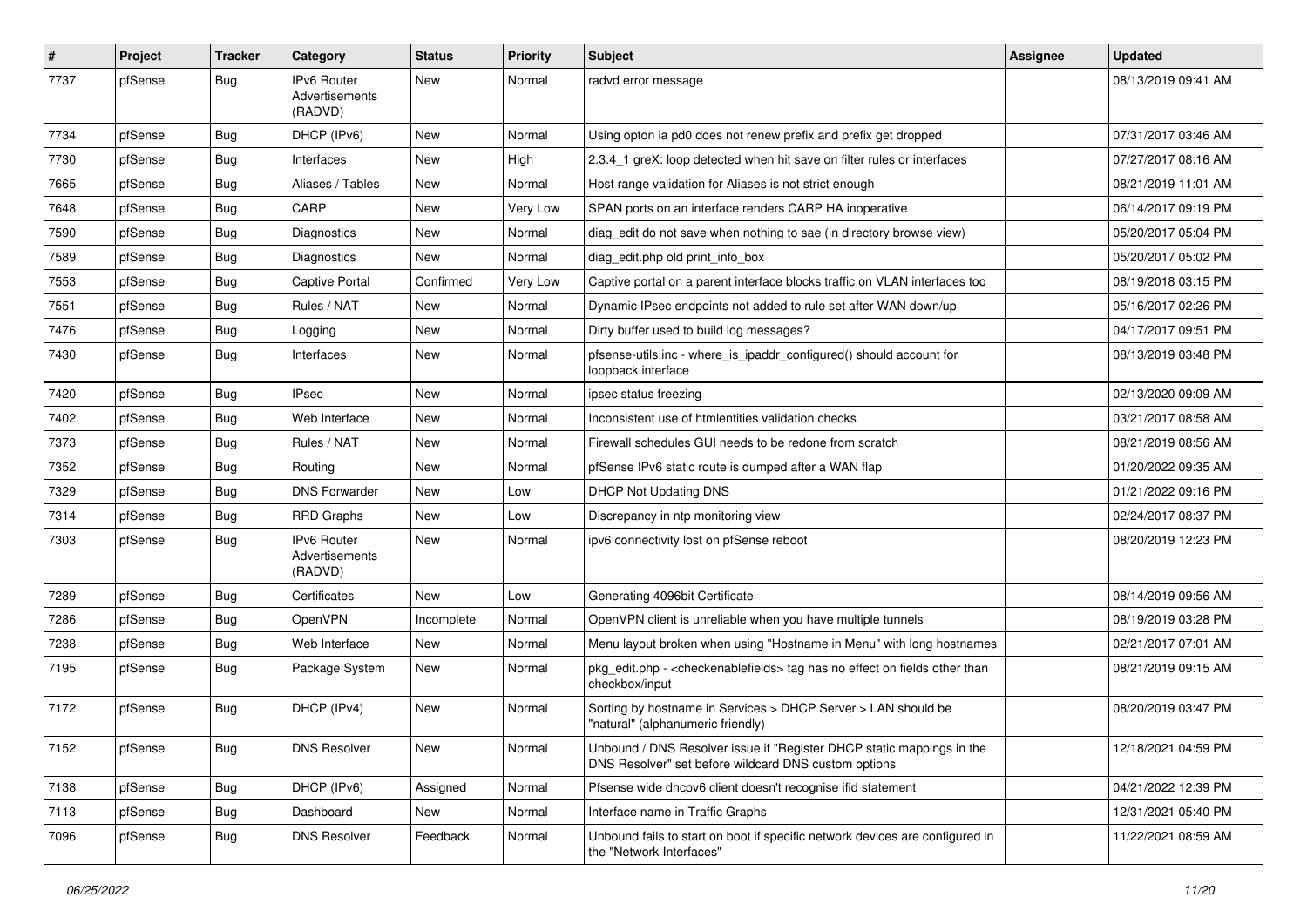| #    | Project | <b>Tracker</b> | Category                                        | <b>Status</b> | <b>Priority</b> | <b>Subject</b>                                                                                                                                      | Assignee | <b>Updated</b>      |
|------|---------|----------------|-------------------------------------------------|---------------|-----------------|-----------------------------------------------------------------------------------------------------------------------------------------------------|----------|---------------------|
| 7082 | pfSense | Bug            | Package System                                  | <b>New</b>    | Normal          | pkg edit.php - impossible to use default value with rowhelperfield                                                                                  |          | 08/21/2019 09:15 AM |
| 7040 | pfSense | Bug            | Interfaces                                      | <b>New</b>    | Normal          | Issue when disabling an interface                                                                                                                   |          | 12/26/2016 02:56 AM |
| 6977 | pfSense | Bug            | Interfaces                                      | New           | Normal          | VLAN traffic is erroneously counted as underlying iface (untagged) traffic                                                                          |          | 08/13/2019 02:56 PM |
| 6926 | pfSense | Bug            | UPnP/NAT-PMP                                    | <b>New</b>    | Normal          | Miniupnp advertising expired IPv6 address                                                                                                           |          | 01/15/2022 08:29 PM |
| 6823 | pfSense | Bug            | Interfaces                                      | <b>New</b>    | Normal          | No connectivity after changing link state to UP                                                                                                     |          | 04/21/2022 12:39 PM |
| 6803 | pfSense | <b>Bug</b>     | Web Interface                                   | <b>New</b>    | Normal          | CSRF timeout occurs when it (probably) shouldn't                                                                                                    |          | 11/03/2016 09:43 PM |
| 6799 | pfSense | Bug            | Rules / NAT                                     | New           | Normal          | Using NOT (!) with interface subnet macros results unexpected traffic<br>passing when multiple subnets are included in the macro (i.e. VIP subnets) |          | 02/07/2022 02:18 PM |
| 6691 | pfSense | <b>Bug</b>     | DHCP (IPv6)                                     | <b>New</b>    | Normal          | dhcp6c quits after only two tries if no response was received                                                                                       |          | 12/07/2020 04:25 PM |
| 6668 | pfSense | <b>Bug</b>     | <b>IPsec</b>                                    | Feedback      | Normal          | IPSec tunnel + L2TP/IPSec VPN - wrong PSK chosen by pfSense                                                                                         |          | 09/21/2019 02:07 AM |
| 6627 | pfSense | Bug            | Rules / NAT                                     | New           | Normal          | floating tab match rules ignore quick action so should be removed                                                                                   |          | 07/18/2016 02:15 PM |
| 6614 | pfSense | <b>Bug</b>     | Web Interface                                   | Confirmed     | Normal          | Dashboard high CPU usage                                                                                                                            |          | 07/14/2016 03:04 PM |
| 6605 | pfSense | <b>Bug</b>     | Interfaces                                      | Confirmed     | Normal          | rc.linkup logic issues with actions taken                                                                                                           |          | 07/12/2016 07:46 PM |
| 6580 | pfSense | Bug            | <b>Operating System</b>                         | Confirmed     | Normal          | Bridge with down member interface sends ICMP unreachables where it<br>shouldn't                                                                     |          | 07/05/2016 05:40 PM |
| 6541 | pfSense | <b>Bug</b>     | <b>IPv6 Router</b><br>Advertisements<br>(RADVD) | <b>New</b>    | Normal          | IPv6 RAs always include on-link prefix; clients may not use DHCPv6<br>managed addresses                                                             |          | 08/13/2019 03:23 PM |
| 6517 | pfSense | Bug            | <b>IPsec</b>                                    | Confirmed     | Normal          | Adding mobile IPsec phase 2 entries requires restart of strongswan                                                                                  |          | 06/21/2016 11:04 PM |
| 6493 | pfSense | Bug            | Web Interface                                   | Confirmed     | Normal          | Dynamic DNS clients slow page load                                                                                                                  |          | 06/17/2016 03:43 AM |
| 6481 | pfSense | <b>Bug</b>     | <b>IPsec</b>                                    | <b>New</b>    | Normal          | loading EAP_RADIUS method failed                                                                                                                    |          | 03/24/2020 04:25 PM |
| 6430 | pfSense | Bug            | <b>DNS Resolver</b>                             | Confirmed     | Low             | pfsense should sanity-check hostnames when copying from dhcpd.leases<br>to /etc/hosts                                                               |          | 08/13/2019 01:23 PM |
| 6398 | pfSense | <b>Bug</b>     | Configuration<br><b>Backend</b>                 | New           | Normal          | If config cannot be loaded due to corruption or bug, it isn't handled<br>gracefully (just stops)                                                    |          | 08/13/2019 01:23 PM |
| 6386 | pfSense | Bug            | IPv6 Router<br>Advertisements<br>(RADVD)        | New           | Low             | Switching Router Advertisements to disabled should broadcast IP<br>Removal messages                                                                 |          | 05/22/2016 10:44 PM |
| 6370 | pfSense | Bug            | <b>IPsec</b>                                    | Confirmed     | Normal          | IPSEC bound to WAN gateway group and Dynamic DNS doesn't to fail<br>back tunnel to WAN on DDNS update                                               |          | 08/31/2021 07:38 AM |
| 6362 | pfSense | Bug            | DHCP (IPv4)                                     | Confirmed     | Normal          | DHCP Client ID not used                                                                                                                             |          | 07/09/2021 06:30 AM |
| 6361 | pfSense | Bug            | Web Interface                                   | New           | Low             | Responsive Mobile Menu issue                                                                                                                        |          | 05/16/2016 12:09 PM |
| 6321 | pfSense | Bug            | L <sub>2</sub> TP                               | New           | Normal          | Problem with connecting I2tp over ipsec from android and windows                                                                                    |          | 11/13/2020 11:01 AM |
| 6289 | pfSense | <b>Bug</b>     | Interfaces                                      | New           | Normal          | IPv6 address not given to track6 interfaces on create                                                                                               |          | 12/30/2021 04:17 AM |
| 6255 | pfSense | <b>Bug</b>     | PPP Interfaces                                  | Confirmed     | Low             | PPP Country/Provider/Plan configuration not saved                                                                                                   |          | 04/25/2016 07:15 PM |
| 6186 | pfSense | <b>Bug</b>     | Services                                        | New           | Normal          | race conditions in service startup                                                                                                                  |          | 04/21/2022 12:39 PM |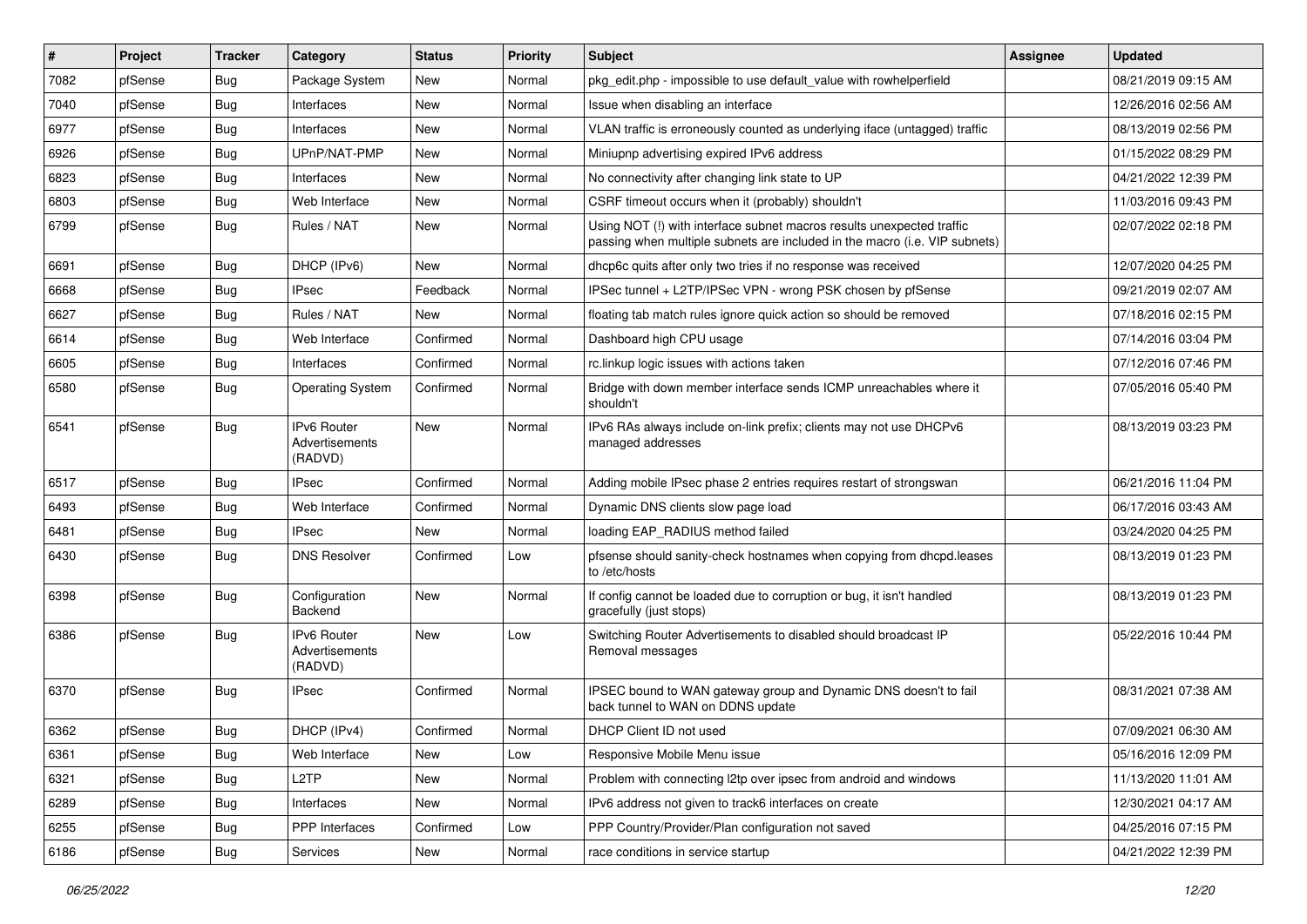| $\vert$ # | Project | <b>Tracker</b> | Category                        | <b>Status</b> | <b>Priority</b> | Subject                                                                                                         | Assignee | <b>Updated</b>      |
|-----------|---------|----------------|---------------------------------|---------------|-----------------|-----------------------------------------------------------------------------------------------------------------|----------|---------------------|
| 6055      | pfSense | <b>Bug</b>     | Package System                  | Confirmed     | Low             | Menu items may remain from packages no longer installed                                                         |          | 06/18/2021 08:46 PM |
| 6051      | pfSense | Bug            | DHCP (IPv6)                     | New           | Normal          | DHCPv6 Client Failure for additional WAN Address causes<br>2-seconds-service-restart-loop                       |          | 12/03/2020 01:08 AM |
| 6029      | pfSense | Bug            | <b>XML Parser</b>               | <b>New</b>    | Normal          | Unhelpful error messages in xmlparse*.inc and generally                                                         |          | 08/13/2019 12:52 PM |
| 6011      | pfSense | Bug            | Web Interface                   | Confirmed     | Low             | IPv6 link local fails HTTP REFERER check                                                                        |          | 09/04/2016 09:57 AM |
| 5887      | pfSense | <b>Bug</b>     | Interfaces                      | Confirmed     | Normal          | hardware_offloading_applyflags sets/unsets most values when already set<br>correctly                            |          | 07/06/2016 03:31 PM |
| 5849      | pfSense | <b>Bug</b>     | CARP                            | <b>New</b>    | Normal          | Routing fail on CARP IPsec                                                                                      |          | 12/18/2021 04:41 PM |
| 5791      | pfSense | Bug            | Rules / NAT                     | Confirmed     | Normal          | tftp-proxy functionality is easilly broken by unrelated rules                                                   |          | 07/10/2016 12:24 AM |
| 5786      | pfSense | <b>Bug</b>     | Web Interface                   | New           | Normal          | Check WebConfigurator port for conflicts                                                                        |          | 04/21/2022 12:39 PM |
| 5658      | pfSense | <b>Bug</b>     | Captive Portal                  | Confirmed     | Low             | Files with the same name cannot be uploaded to multiple captive portal<br>zones                                 |          | 12/18/2015 07:19 PM |
| 5652      | pfSense | <b>Bug</b>     | Authentication                  | New           | Normal          | Radius IETF Class Group Assignment - Incorrect Standard                                                         |          | 08/13/2019 01:39 PM |
| 5629      | pfSense | <b>Bug</b>     | IPsec                           | <b>New</b>    | Normal          | Allow for IPsec configuration using certs without a CA                                                          |          | 12/31/2021 05:21 PM |
| 5469      | pfSense | <b>Bug</b>     | Package System                  | Confirmed     | Low             | package.dtd XSD schema is a piece of pathetic, useless, unmaintained<br>junk                                    |          | 11/22/2015 06:26 AM |
| 5413      | pfSense | <b>Bug</b>     | <b>DNS Resolver</b>             | Confirmed     | High            | Incorrect Handling of Unbound Resolver [service restarts, cache loss, DNS<br>service interruption]              |          | 06/19/2022 11:11 PM |
| 5355      | pfSense | <b>Bug</b>     | <b>IPsec</b>                    | <b>New</b>    | High            | on Dynamic WAN IP (DHCP Client) it takes 10 minutes before Phase1<br>reconnects                                 |          | 07/08/2016 10:29 PM |
| 5306      | pfSense | <b>Bug</b>     | Package System                  | <b>New</b>    | Normal          | textarea fields should have linebreaks sanitized automatically on save                                          |          | 03/03/2017 04:15 AM |
| 5253      | pfSense | <b>Bug</b>     | PPP Interfaces                  | New           | Normal          | 3gstats.php 100% CPU                                                                                            |          | 01/08/2022 05:02 PM |
| 5091      | pfSense | <b>Bug</b>     | Rules / NAT                     | Confirmed     | Very Low        | In rule creation destination ports fields (from and to) are too small to read<br>ports aliases names            |          | 01/07/2020 07:48 AM |
| 5075      | pfSense | <b>Bug</b>     | Rules / NAT                     | Confirmed     | Normal          | pf errors that don't return a line number on first line don't file notice                                       |          | 09/01/2015 06:42 PM |
| 4845      | pfSense | Bug            | CARP                            | Confirmed     | High            | CARP preemption doesn't switch to backup where connectivity between<br>systems is lost but not NIC link         |          | 07/28/2015 07:55 AM |
| 4740      | pfSense | <b>Bug</b>     | Wireless                        | <b>New</b>    | Normal          | Intel wireless kernel panic in infrastructure mode with WPA                                                     |          | 11/13/2020 08:38 AM |
| 4680      | pfSense | <b>Bug</b>     | <b>DHCP Relay</b>               | New           | Normal          | DHCP relay does not work with DHCP server on other end of OpenVPN<br>tunnel                                     |          | 05/05/2015 06:55 PM |
| 4604      | pfSense | Bug            | <b>NTPD</b>                     | New           | Normal          | NTP time server entries may or may not work, depending upon interfaces<br>selected when configuring NTP service |          | 12/11/2021 07:59 PM |
| 4500      | pfSense | Bug            | UPnP/NAT-PMP                    | Confirmed     | Normal          | Some miniupnp port mappings are not displayed in the Status page                                                |          | 04/25/2022 12:49 PM |
| 4474      | pfSense | <b>Bug</b>     | Package System                  | Confirmed     | Normal          | IP address change triggers reload of all packages                                                               |          | 02/13/2017 07:21 AM |
| 4467      | pfSense | <b>Bug</b>     | <b>Traffic Shaper</b><br>(ALTQ) | New           | Normal          | Traffic Graphs shows wrong throughput when traffic shaping enabled                                              |          | 02/23/2015 05:31 PM |
| 4428      | pfSense | Bug            | Interfaces                      | Confirmed     | Normal          | Setting media option on em(4) leads to infinite link cycling                                                    |          | 07/06/2016 12:45 AM |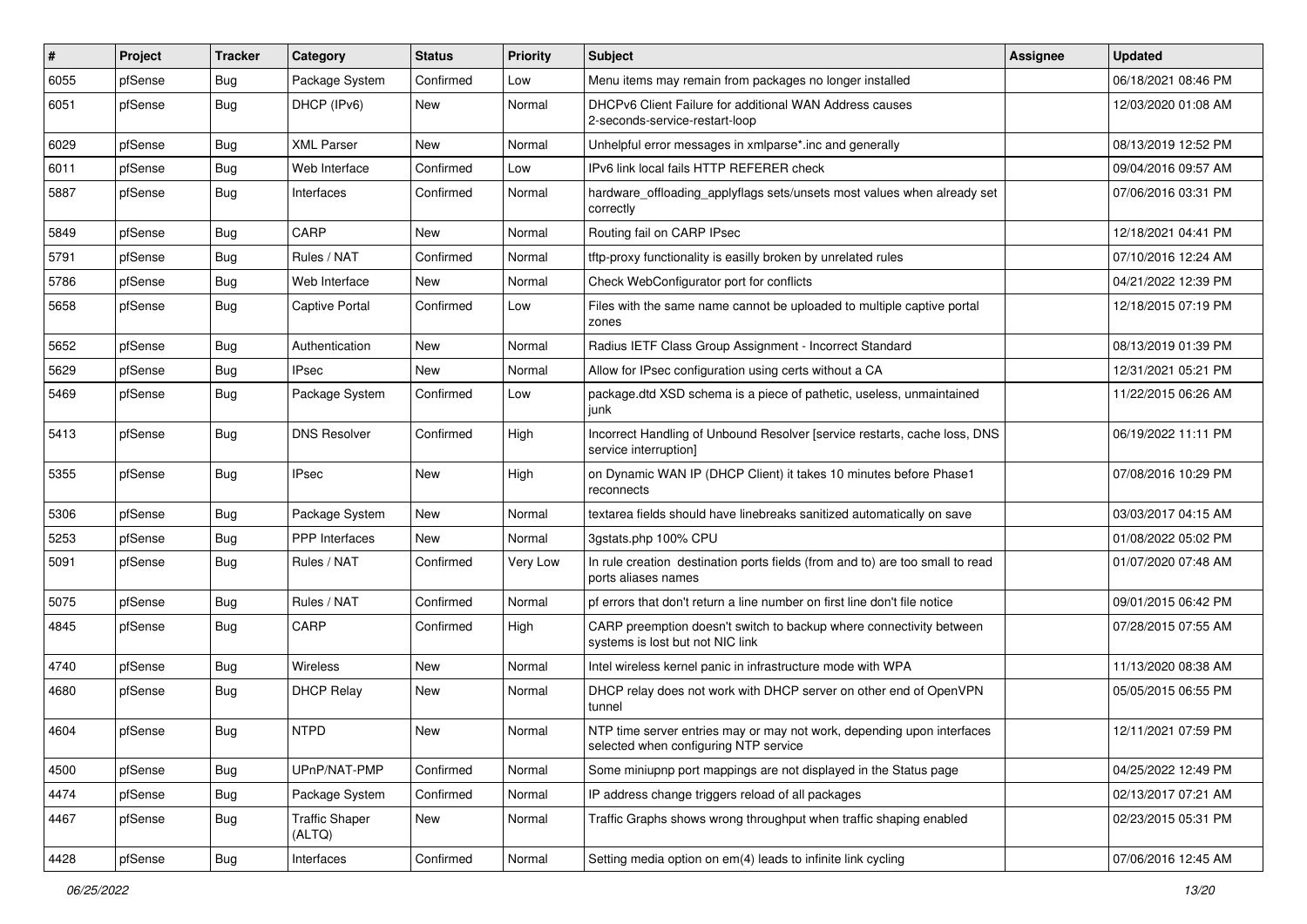| #    | Project | <b>Tracker</b> | Category                            | <b>Status</b> | <b>Priority</b> | <b>Subject</b>                                                                            | Assignee | <b>Updated</b>      |
|------|---------|----------------|-------------------------------------|---------------|-----------------|-------------------------------------------------------------------------------------------|----------|---------------------|
| 4345 | pfSense | <b>Bug</b>     | <b>Operating System</b>             | Confirmed     | Normal          | Traffic Shaping doesn't work with Xen netfront driver                                     |          | 12/31/2021 05:30 PM |
| 4154 | pfSense | <b>Bug</b>     | User Manager /<br>Privileges        | Confirmed     | Normal          | RADIUS authentication not working over IPv6                                               |          | 04/21/2022 12:39 PM |
| 4061 | pfSense | <b>Bug</b>     | DHCP (IPv4)                         | Confirmed     | Normal          | dhcpd doesn't send client-hostname to peer, breaking DHCP lease<br>registrations w/HA     |          | 02/24/2017 08:58 PM |
| 3889 | pfSense | Bug            | <b>XML Parser</b>                   | Confirmed     | Low             | Non relevant changes in config.xml                                                        |          | 08/13/2019 12:23 PM |
| 3796 | pfSense | <b>Bug</b>     | Diagnostics                         | Confirmed     | Normal          | States summary fails and is very slow with large state tables                             |          | 12/11/2021 08:03 PM |
| 3771 | pfSense | Bug            | DHCP (IPv4)                         | <b>New</b>    | Normal          | Webinterface and dhcpdcrashes with 500+ static leases                                     |          | 08/21/2019 09:26 AM |
| 3706 | pfSense | <b>Bug</b>     | User Manager /<br>Privileges        | New           | Normal          | Permission order affects default page on limited accounts, but can't<br>reorder           |          | 02/06/2016 04:10 AM |
| 3465 | pfSense | <b>Bug</b>     | <b>Traffic Shaper</b><br>(ALTQ)     | <b>New</b>    | Normal          | Editing Traffic Shaper queues causes status_queues.php error                              |          | 02/19/2014 01:53 AM |
| 3411 | pfSense | <b>Bug</b>     | Dashboard                           | <b>New</b>    | Low             | Interfaces and statistics dashboard widgets very slow with large numbers<br>of interfaces |          | 01/24/2014 02:09 AM |
| 3404 | pfSense | <b>Bug</b>     | DHCP (IPv4)                         | <b>New</b>    | Normal          | DHCP Server Fails to Start on Interfaces that are Slow to Come Online<br>During Boot      |          | 02/11/2014 05:09 PM |
| 3382 | pfSense | Bug            | <b>IGMP Proxy</b>                   | <b>New</b>    | Normal          | IGMPPROXY fails with more than 32 interfaces                                              |          | 07/12/2016 11:01 PM |
| 3358 | pfSense | <b>Bug</b>     | Package System                      | New           | Normal          | new version of <include_file> is not required during reinstall_all</include_file>         |          | 12/26/2014 12:13 PM |
| 3326 | pfSense | Bug            | <b>PPP</b> Interfaces               | <b>New</b>    | Normal          | IPv6 only PPPoE connection                                                                |          | 11/18/2013 09:37 AM |
| 3312 | pfSense | <b>Bug</b>     | <b>IPsec</b>                        | New           | Normal          | Gateway on IPsec rules is not functional in pf                                            |          | 01/28/2020 10:09 PM |
| 2367 | pfSense | <b>Bug</b>     | Rules / NAT                         | New           | Normal          | display negate rules in firewall_rules.php and evaluate when added                        |          | 05/07/2012 06:11 PM |
| 2335 | pfSense | <b>Bug</b>     | <b>Operating System</b>             | New           | Normal          | IGMPProxy and CARP Results in System Instability Upon Reboot                              |          | 07/19/2014 10:25 PM |
| 2308 | pfSense | <b>Bug</b>     | <b>Traffic Shaper</b><br>(ALTQ)     | <b>New</b>    | Normal          | HFSC WebUI doesn't check for "Bandwidth" setting                                          |          | 12/04/2012 07:12 PM |
| 2234 | pfSense | <b>Bug</b>     | Web Interface                       | Confirmed     | Low             | Status: Traffic Graph - only shows interface's subnet                                     |          | 01/15/2022 08:33 PM |
| 2138 | pfSense | <b>Bug</b>     | <b>RRD Graphs</b>                   | New           | Normal          | RRD Wireless graph broken in BSS mode                                                     |          | 02/06/2016 04:59 AM |
| 2042 | pfSense | Bug            | <b>NAT Reflection</b>               | Confirmed     | Low             | NAT reflection doesn't apply to self-initiated traffic                                    |          | 01/21/2021 10:38 PM |
| 1890 | pfSense | <b>Bug</b>     | Translations                        | New           | Normal          | No gettext support in console scripts                                                     |          | 08/13/2019 12:24 PM |
| 1849 | pfSense | <b>Bug</b>     | <b>Traffic Shaper</b><br>(ALTQ)     | New           | Normal          | Traffic shaper - By Queue view needs to show/use friendly inerface names                  |          | 01/10/2022 08:10 AM |
| 1848 | pfSense | <b>Bug</b>     | <b>Traffic Shaper</b><br>(Limiters) | Confirmed     | Normal          | Limiters after policy routing has taken place do not behave correctly                     |          | 10/25/2014 09:18 PM |
| 1813 | pfSense | <b>Bug</b>     | Rules / NAT                         | Confirmed     | Normal          | Static routes on WAN interfaces overridden by route-to for firewall-initiated<br>traffic  |          | 11/09/2016 02:06 PM |
| 1738 | pfSense | Bug            | Backup / Restore                    | New           | Very Low        | Restore fails when username in backup is not matching                                     |          | 12/11/2021 07:51 PM |
| 1667 | pfSense | <b>Bug</b>     | L2TP                                | New           | Normal          | L2TP server does not respond properly from a CARP VIP                                     |          | 12/11/2021 07:43 PM |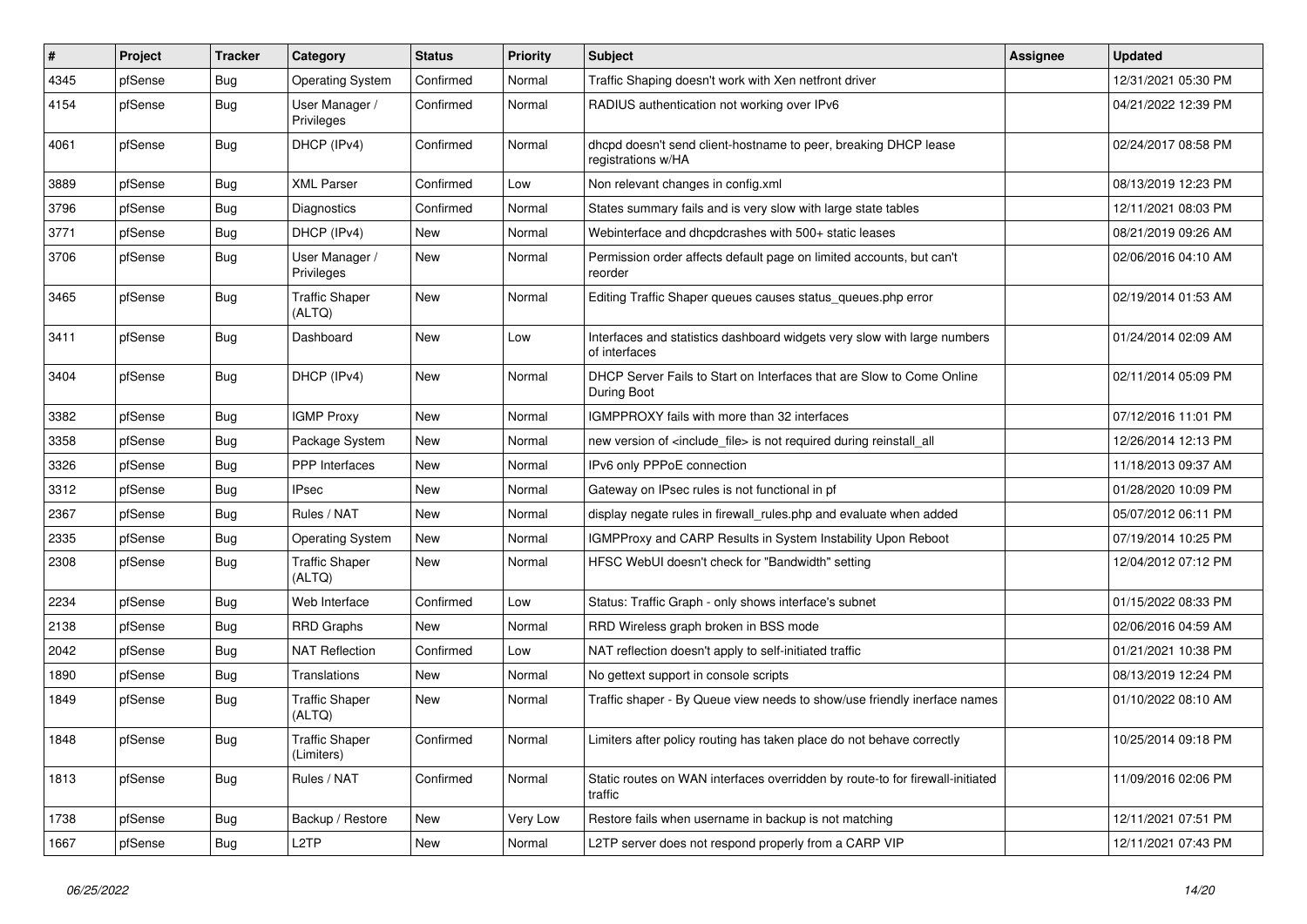| #     | Project | Tracker    | Category                            | <b>Status</b>                 | <b>Priority</b> | <b>Subject</b>                                                                                                         | Assignee               | <b>Updated</b>      |
|-------|---------|------------|-------------------------------------|-------------------------------|-----------------|------------------------------------------------------------------------------------------------------------------------|------------------------|---------------------|
| 1186  | pfSense | Bug        | <b>RRD Graphs</b>                   | Confirmed                     | Normal          | When in pure routing mode the rrd graphs are blank                                                                     |                        | 09/16/2015 04:31 PM |
| 13093 | pfSense | <b>Bug</b> | Authentication                      | In Progress                   | Normal          | LDAP authentication fails with extended query and RFC2307 group<br>lookups enabled                                     | Chris Linstruth        | 05/31/2022 07:20 AM |
| 12715 | pfSense | Bug        | Authentication                      | New                           | Normal          | Long system startup time when LDAP is configured and unavailable during<br>startup.                                    | Christian<br>McDonald  | 01/24/2022 05:50 AM |
| 6873  | pfSense | <b>Bug</b> | DHCP (IPv6)                         | New                           | Low             | radvd - Too many addresses in RDNSS section when previously using<br>DHCP <sub>v6</sub>                                | Dominic<br>McKeown     | 06/06/2018 10:45 AM |
| 6167  | pfSense | <b>Bug</b> | <b>IPsec</b>                        | Confirmed                     | Normal          | IPsec IPComp not working                                                                                               | George<br>Neville-Neil | 09/22/2020 06:07 PM |
| 8072  | pfSense | <b>Bug</b> | <b>Traffic Shaper</b><br>(Limiters) | New                           | Normal          | Limiter / Queue mask issues?                                                                                           | Ivor Kreso             | 11/08/2017 07:56 PM |
| 6993  | pfSense | Bug        | OpenVPN                             | New                           | Normal          | OpenVPN status error during CARP state transition                                                                      | James Webb             | 12/31/2021 05:44 PM |
| 10892 | pfSense | Bug        | Rules / NAT                         | New                           | Low             | Large number of VLAN/LANs make floating rules are to read                                                              | Jared Dillard          | 02/01/2021 03:29 PM |
| 7400  | pfSense | Bug        | <b>Traffic Graphs</b>               | Assigned                      | Normal          | Traffic Graphs show bad data on 2.3.3 1                                                                                | <b>Jared Dillard</b>   | 12/31/2021 05:47 PM |
| 7387  | pfSense | Bug        | Dashboard                           | New                           | Low             | New Traffic Graph in dashboard resets inverted view to normal view                                                     | Jared Dillard          | 12/11/2021 08:14 PM |
| 6696  | pfSense | <b>Bug</b> | <b>Traffic Shaper</b><br>(ALTQ)     | New                           | Low             | Add configure link to Status > Queues error message if traffic shaping not<br>configured                               | Jared Dillard          | 08/21/2019 08:55 AM |
| 6026  | pfSense | <b>Bug</b> | Rules / NAT                         | New                           | Low             | webinterface, firewall rules, wrapping of columns or visible<br>(horizontal) scrollbar needed when contents doesnt fit | Jared Dillard          | 08/20/2019 03:40 PM |
| 5367  | pfSense | Bug        | Web Interface                       | New                           | Normal          | Safari repeatedly tries to reload dashboard                                                                            | Jared Dillard          | 08/22/2016 11:08 AM |
| 1675  | pfSense | <b>Bug</b> | Captive Portal                      | New                           | Normal          | Captive portal logout problems with pop-up blockers.                                                                   | Jared Dillard          | 03/28/2016 01:37 PM |
| 13272 | pfSense | Bug        | <b>Captive Portal</b>               | <b>Pull Request</b><br>Review | Very Low        | Voucher CSV output has leading space before voucher code                                                               | Jim Pingle             | 06/13/2022 10:27 AM |
| 13258 | pfSense | Bug        | Console Menu                        | <b>Pull Request</b><br>Review | Low             | secret menu option 100                                                                                                 | Jim Pingle             | 06/12/2022 01:44 PM |
| 13228 | pfSense | Bug        | Interfaces                          | New                           | Normal          | Recovering interface gateway may not be added back into gateway groups<br>and rules when expected                      | Jim Pingle             | 05/28/2022 01:14 PM |
| 13090 | pfSense | Bug        | OpenVPN                             | New                           | Normal          | OpenVPN: do not use legacy deprecated netbios settings                                                                 | Jim Pingle             | 04/22/2022 11:19 AM |
| 13089 | pfSense | <b>Bug</b> | OpenVPN                             | New                           | Normal          | OpenVPN: fix some netbios options were preserved even if teh Netbios<br>option was unchecked                           | Jim Pingle             | 04/22/2022 11:06 AM |
| 13088 | pfSense | Bug        | OpenVPN                             | New                           | Normal          | OpenVPN Client Overrides: properly hide/show form fields                                                               | Jim Pingle             | 06/08/2022 09:15 AM |
| 12942 | pfSense | <b>Bug</b> | Gateways                            | New                           | Normal          | Code to kill states for old gateway when reconnecting an interface is<br>incorrect                                     | Jim Pingle             | 03/22/2022 01:25 PM |
| 12811 | pfSense | Bug        | Gateway Monitoring                  | New                           | Normal          | Services are not restarted when PPP interfaces connect                                                                 | Jim Pingle             | 05/31/2022 05:34 PM |
| 12335 | pfSense | <b>Bug</b> | <b>IPsec</b>                        | New                           | Normal          | IPsec DNS inefficiency                                                                                                 | Jim Pingle             | 04/26/2022 07:50 AM |
| 11539 | pfSense | <b>Bug</b> | <b>IPsec</b>                        | Feedback                      | Normal          | Mobile IPsec "split_include" value of 0.0.0.0/0 causes some clients to fail                                            | Jim Pingle             | 05/23/2022 12:33 AM |
| 9889  | pfSense | <b>Bug</b> | Certificates                        | New                           | Very Low        | CRL check for Intermediate CA CRLs fails                                                                               | Jim Pingle             | 11/08/2019 11:03 AM |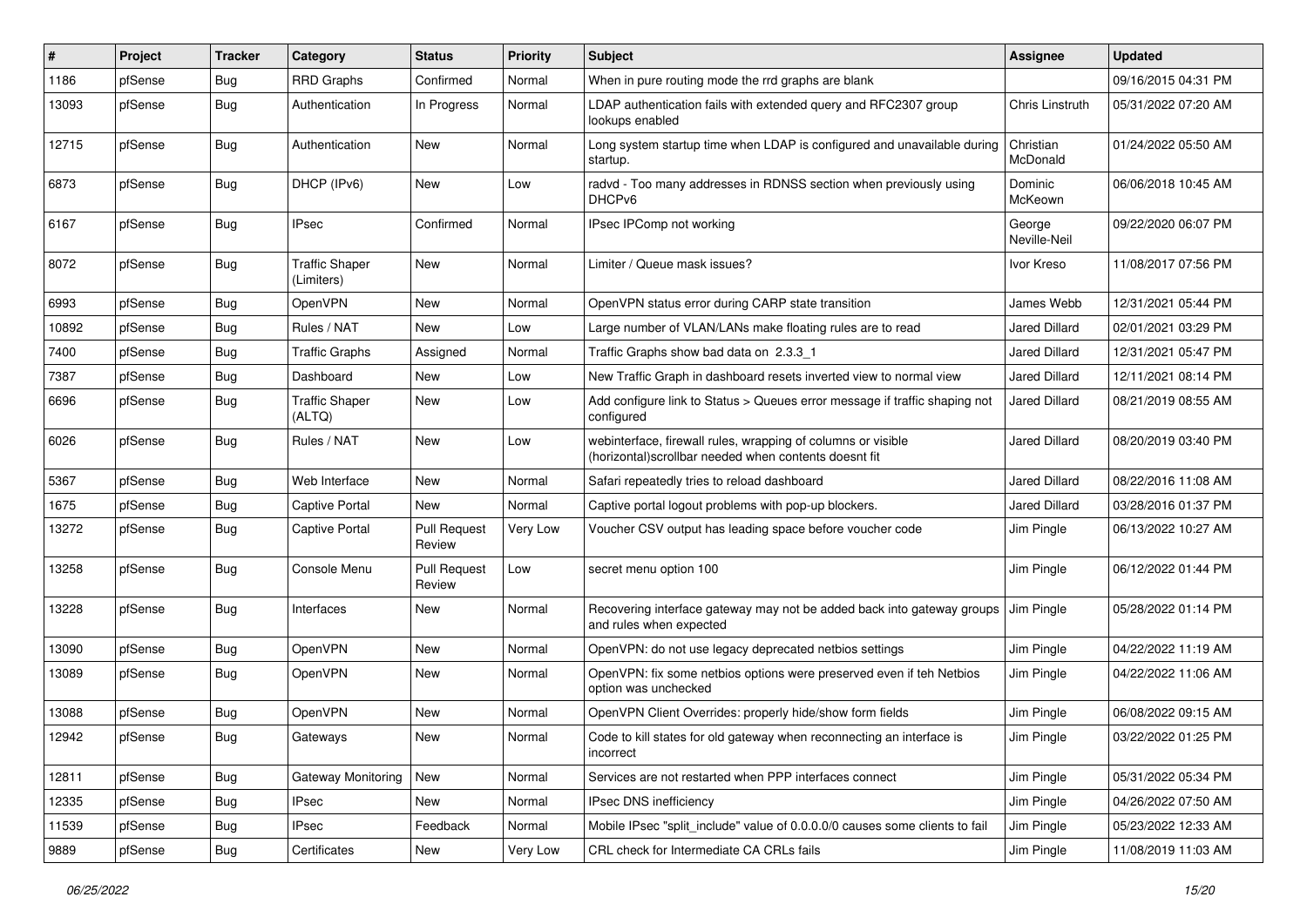| ∦     | Project | Tracker    | Category                            | <b>Status</b>                 | <b>Priority</b> | Subject                                                                                                     | Assignee              | <b>Updated</b>      |
|-------|---------|------------|-------------------------------------|-------------------------------|-----------------|-------------------------------------------------------------------------------------------------------------|-----------------------|---------------------|
| 8380  | pfSense | <b>Bug</b> | OpenVPN                             | New                           | Normal          | OpenVPN RADIUS password length is not constant                                                              | Jim Pingle            | 07/17/2020 11:46 AM |
| 6624  | pfSense | <b>Bug</b> | <b>IPsec</b>                        | Confirmed                     | Normal          | changes in IPsec config should down the connection                                                          | Jim Pingle            | 08/02/2021 12:08 PM |
| 10875 | pfSense | Bug        | Gateways                            | New                           | Normal          | PPP periodic reset does not fully restore gateway group round-robin<br>functionality                        | Luiz Souza            | 11/05/2020 07:44 AM |
| 10708 | pfSense | Bug        | Upgrade                             | New                           | Normal          | ZFS bootpool boot symlink issue                                                                             | Luiz Souza            | 03/08/2021 07:03 AM |
| 9123  | pfSense | Bug        | Interfaces                          | Feedback                      | Very High       | Adding/configuring vlan on ixl-devices causes ag add macvlan err -53,<br>ag error 14                        | Luiz Souza            | 05/16/2022 07:57 AM |
| 8964  | pfSense | Bug        | <b>IPsec</b>                        | <b>New</b>                    | High            | IPsec async cryptography advanced setting - TCP traffic not passing<br>through                              | Luiz Souza            | 12/08/2020 12:09 PM |
| 8815  | pfSense | Bug        | Interfaces                          | New                           | Normal          | IP addresses are removed from interfaces when link is lost and either IPv4<br>or IPv6 is dynamic            | Luiz Souza            | 07/21/2021 07:49 AM |
| 8611  | pfSense | Bug        | Interfaces                          | In Progress                   | Normal          | unable to receive IPv6 RA's on SG-1000, default route lost                                                  | Luiz Souza            | 02/01/2021 03:31 PM |
| 8324  | pfSense | Bug        | Hardware / Drivers                  | <b>New</b>                    | Normal          | bxe cards require promisc for OSPF                                                                          | Luiz Souza            | 05/25/2020 03:19 PM |
| 8192  | pfSense | Bug        | Gateway Monitoring                  | New                           | Low             | dpinger - Change in ISP link-local IPv6 address drops connectivity                                          | Luiz Souza            | 11/05/2020 07:31 AM |
| 8100  | pfSense | Bug        | CARP                                | New                           | Normal          | pfsync Initially Deletes States on Primary for Connections Established<br>through Secondary                 | Luiz Souza            | 02/08/2022 12:59 PM |
| 8013  | pfSense | Bug        | <b>IPsec</b>                        | New                           | Normal          | IPsec MSS clamping value shared for IPv4 and IPv6                                                           | Luiz Souza            | 10/28/2021 01:37 PM |
| 7389  | pfSense | Bug        | <b>Traffic Shaper</b><br>(Limiters) | In Progress                   | Normal          | Limiter does not work with transparent proxy                                                                | Luiz Souza            | 02/01/2021 03:31 PM |
| 7235  | pfSense | Bug        | <b>IPsec</b>                        | New                           | Normal          | 4860 has not got significant IPsec performance rising with enabled HW<br>acceleration                       | Luiz Souza            | 12/18/2021 04:32 PM |
| 6333  | pfSense | Bug        | Gateway Monitoring                  | Confirmed                     | Normal          | Bootup starts/restarts dpinger multiple times                                                               | Luiz Souza            | 11/16/2020 01:11 PM |
| 6295  | pfSense | <b>Bug</b> | <b>Traffic Shaper</b><br>(Limiters) | New                           | Normal          | Crash upon applying CODELQ to untagged parent interface when also<br>applied to daughter VLAN               | Luiz Souza            | 08/20/2019 02:44 PM |
| 6220  | pfSense | Bug        | <b>Operating System</b>             | Confirmed                     | Normal          | state mismatch with host-initiated traffic matching binat to IP not locally<br>assigned                     | Luiz Souza            | 06/08/2016 09:23 AM |
| 4479  | pfSense | Bug        | <b>Operating System</b>             | New                           | Normal          | Firewall rules won't match GRE interface after applying IPSEC transport<br>encryption on GRE tunnel         | Luiz Souza            | 08/20/2021 08:46 AM |
| 4406  | pfSense | <b>Bug</b> | <b>Operating System</b>             | Confirmed                     | Normal          | ALTQ problems with wireless cloned interfaces                                                               | Luiz Souza            | 11/19/2015 12:06 AM |
| 4298  | pfSense | <b>Bug</b> | <b>SNMP</b>                         | Assigned                      | Very Low        | Excessive errors from snmpd                                                                                 | Luiz Souza            | 09/13/2020 08:21 AM |
| 3824  | pfSense | <b>Bug</b> | <b>Traffic Shaper</b><br>(Limiters) | Confirmed                     | Normal          | Limiters on bridge break traffic outside locally-configured IP subnets                                      | Luiz Souza            | 11/03/2016 07:16 PM |
| 1819  | pfSense | Bug        | <b>DNS Resolver</b>                 | New                           | Normal          | DNS Resolver Not Registering DHCP Server Specified Domain Name                                              | Luiz Souza            | 04/28/2022 01:53 PM |
| 13243 | pfSense | Bug        | OpenVPN                             | <b>Pull Request</b><br>Review | Normal          | OpenVPN status for multi-user VPN shows info icon to display RADIUS<br>rules when there are none to display | Marcos<br>Mendoza     | 06/19/2022 05:53 PM |
| 9349  | pfSense | Bug        | <b>IPsec</b>                        | Confirmed                     | Normal          | IPSec service start/stop/restart fails after settings change                                                | Markus<br>Stockhausen | 10/30/2020 01:33 PM |
| 13014 | pfSense | Bug        | <b>IPsec</b>                        | New                           | Normal          | Charon.vici can get in a bad state                                                                          | Mateusz Guzik         | 05/24/2022 05:05 PM |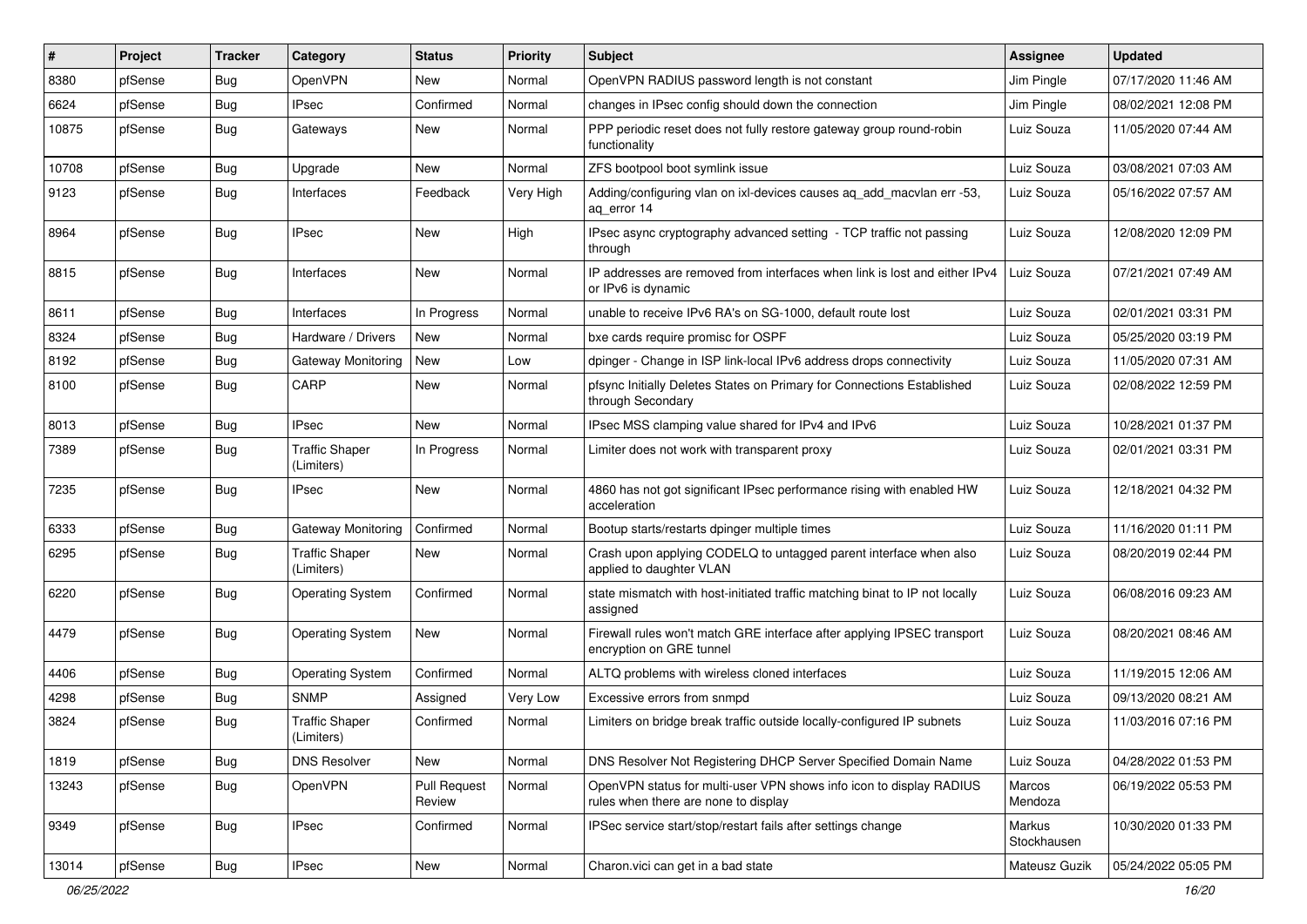| #     | Project | <b>Tracker</b> | Category                | <b>Status</b>                 | <b>Priority</b> | <b>Subject</b>                                                                                                   | <b>Assignee</b>                | <b>Updated</b>      |
|-------|---------|----------------|-------------------------|-------------------------------|-----------------|------------------------------------------------------------------------------------------------------------------|--------------------------------|---------------------|
| 12849 | pfSense | Bug            | <b>Operating System</b> | New                           | Normal          | pfsync kernel crash on reboot                                                                                    | Mateusz Guzik                  | 02/22/2022 02:02 PM |
| 12547 | pfSense | Bug            | <b>Operating System</b> | Feedback                      | Normal          | unsheduled system reboot/crash                                                                                   | Mateusz Guzik                  | 12/01/2021 01:20 PM |
| 12144 | pfSense | Bug            | <b>Operating System</b> | In Progress                   | Normal          | Bug in "df -t" filtering if two filesystems use the same mountpoint                                              | Mateusz Guzik                  | 09/10/2021 10:07 AM |
| 12079 | pfSense | Bug            | <b>IGMP Proxy</b>       | New                           | Normal          | IGMPProxy: kernel panic, Sleeping thread owns a non-sleepable lock                                               | Mateusz Guzik                  | 05/10/2022 03:14 PM |
| 4451  | pfSense | Bug            | DHCP (IPv4)             | <b>New</b>                    | Low             | Status DHCP Leases shows double entries for static entries without IP<br>address                                 | <b>Phillip Davis</b>           | 05/21/2022 04:55 PM |
| 13226 | pfSense | Bug            | Captive Portal          | Confirmed                     | Normal          | Captive Portal doesn't disconnect established OpenVPN link                                                       | Reid Linnemann                 | 05/30/2022 10:38 AM |
| 13215 | pfSense | Bug            | Captive Portal          | Assigned                      | Normal          | Allowed MAC/IP/Hostname traffic counts for authorized users                                                      | Reid Linnemann                 | 05/31/2022 05:31 PM |
| 9296  | pfSense | <b>Bug</b>     | Aliases / Tables        | Confirmed                     | Low             | Alias content is sometimes incomplete when mixing FQDN and IP address                                            | Reid Linnemann                 | 06/18/2022 03:12 PM |
| 8179  | pfSense | Bug            | DHCP (IPv4)             | Feedback                      | Normal          | Incorrect reverse DNS zone in DHCP server config for non-octet-aligned<br>subnet mask                            | Renato Botelho                 | 02/09/2022 11:17 PM |
| 11352 | pfSense | Bug            | FreeBSD                 | <b>New</b>                    | Low             | CTF types > 2^15 in the pfSense kernel config results in DTrace failing                                          | Scott Long                     | 03/17/2021 02:52 AM |
| 13298 | pfSense | Bug            | <b>Dynamic DNS</b>      | <b>Pull Request</b><br>Review | Normal          | Dynv6 does not check response code when updating                                                                 | <b>Tiago Beling</b><br>d'Avila | 06/24/2022 07:47 AM |
| 13225 | pfSense | Bug            | Interfaces              | <b>New</b>                    | Normal          | Bridges with QinQ interfaces not properly set up at boot                                                         | <b>Viktor Gurov</b>            | 05/27/2022 08:19 AM |
| 13218 | pfSense | Bug            | Interfaces              | <b>Pull Request</b><br>Review | Normal          | GIF-based interface MTU is assigned to parent interface on boot when<br>parent interface is a LAGG               | Viktor Gurov                   | 05/27/2022 05:25 AM |
| 13217 | pfSense | Bug            | DHCP (IPv4)             | <b>New</b>                    | Normal          | dhclient using default pid file location which does not exist                                                    | Viktor Gurov                   | 05/26/2022 08:09 AM |
| 13102 | pfSense | <b>Bug</b>     | <b>IPsec</b>            | New                           | Normal          | Deleting an IPSec tunnel doesn't destroy the SA (SADs/SPDs), causes<br>crash in status_ipsec.php                 | <b>Viktor Gurov</b>            | 05/20/2022 01:07 PM |
| 12920 | pfSense | Bug            | Gateway Monitoring      | <b>Pull Request</b><br>Review | Normal          | Gateway behavior differs when the gateway does not exist in config.xml                                           | <b>Viktor Gurov</b>            | 06/12/2022 01:27 PM |
| 12762 | pfSense | <b>Bug</b>     | <b>IPsec</b>            | <b>New</b>                    | Normal          | IPsec keep alive check ignores Child SA Start Action                                                             | <b>Viktor Gurov</b>            | 02/07/2022 11:21 AM |
| 12720 | pfSense | Bug            | Rules / NAT             | <b>Pull Request</b><br>Review | Normal          | Hide the "tag" field on non-floating tabs                                                                        | Viktor Gurov                   | 01/24/2022 03:11 PM |
| 12673 | pfSense | Bug            | Dashboard               | <b>Pull Request</b><br>Review | Normal          | Firewall Logs Widget fails to update at intervals below 5 seconds.                                               | Viktor Gurov                   | 05/17/2022 02:20 PM |
| 12385 | pfSense | Bug            | Virtual IP Addresses    | <b>Pull Request</b><br>Review | Normal          | deleteVIP() does not check 1:1 NAT and Outbound NAT rules                                                        | <b>Viktor Gurov</b>            | 05/17/2022 02:21 PM |
| 12225 | pfSense | Bug            | Authentication          | <b>Pull Request</b><br>Review | Normal          | Group membership field is not needed for remote groups                                                           | <b>Viktor Gurov</b>            | 05/17/2022 02:21 PM |
| 11877 | pfSense | Bug            | Web Interface           | <b>Pull Request</b><br>Review | Very Low        | Labels and description dissapear in firewall schedule edit.php                                                   | Viktor Gurov                   | 05/17/2022 02:22 PM |
| 11296 | pfSense | Bug            | Routing                 | New                           | Normal          | Static route targets may still reachable via default route when the gateway<br>they should route through is down | Viktor Gurov                   | 05/10/2022 03:12 PM |
| 11091 | pfSense | <b>Bug</b>     | Interfaces              | New                           | Normal          | Interfaces set as disabled in the configuration have an UP status in the<br>operating system at boot             | Viktor Gurov                   | 05/10/2022 03:12 PM |
| 3132  | pfSense | <b>Bug</b>     | Gateway Monitoring      | In Progress                   | Normal          | Gateway events for IPv6 affect IPv4 services and vice versa                                                      | Viktor Gurov                   | 05/10/2022 03:10 PM |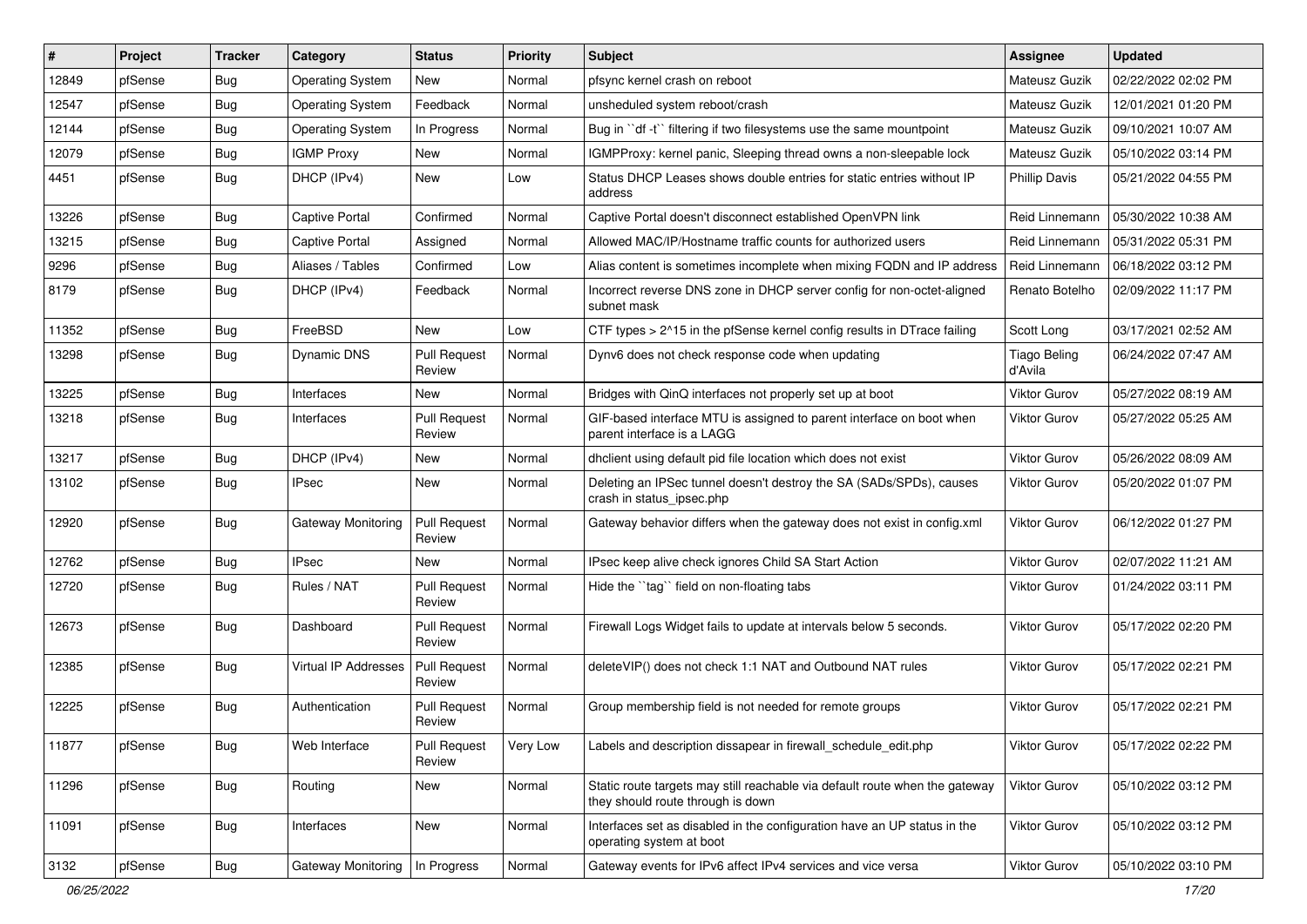| $\pmb{\#}$ | Project             | <b>Tracker</b> | Category      | <b>Status</b> | <b>Priority</b> | Subject                                                                                                            | Assignee | <b>Updated</b>      |
|------------|---------------------|----------------|---------------|---------------|-----------------|--------------------------------------------------------------------------------------------------------------------|----------|---------------------|
| 13261      | pfSense<br>Packages | Bug            | sudo          | Feedback      | Normal          | Input validation rejects empty "sudo" command list, but GUI text says it<br>can be empty                           |          | 06/24/2022 02:50 PM |
| 13247      | pfSense<br>Packages | <b>Bug</b>     | open-vm-tools | New           | Low             | Open-VM-Tools service actions do not work                                                                          |          | 06/05/2022 07:09 PM |
| 13202      | pfSense<br>Packages | Bug            | pfBlockerNG   | New           | Normal          | Missing Protocols on IP Feed Groups Advanced Inbound/Outbound<br>Firewall Rule settings                            |          | 05/23/2022 08:58 AM |
| 13194      | pfSense<br>Packages | Bug            | pfBlockerNG   | New           | Normal          | Remove dead Malc0de feed                                                                                           |          | 05/23/2022 05:16 AM |
| 13180      | pfSense<br>Packages | <b>Bug</b>     | pfBlockerNG   | New           | High            | High CPU Utilization with pfb_filter <sup>[]</sup> since PfBlockerNG update to devel<br>3.1.04                     |          | 06/14/2022 08:00 AM |
| 13154      | pfSense<br>Packages | Bug            | pfBlockerNG   | Confirmed     | Normal          | pfBlocker causing excessive CPU load                                                                               |          | 06/14/2022 01:14 PM |
| 13141      | pfSense<br>Packages | Bug            | squidguard    | New           | Normal          | wrong page squidguard block                                                                                        |          | 05/09/2022 05:33 PM |
| 13128      | pfSense<br>Packages | <b>Bug</b>     | Zabbix        | New           | Normal          | Zabbix Agent 6: HA Server Setup                                                                                    |          | 05/05/2022 01:55 AM |
| 13098      | pfSense<br>Packages | Bug            | haproxy       | Feedback      | Low             | HAProxy Virtual IP broken link under Frontend setup                                                                |          | 04/27/2022 08:35 AM |
| 13073      | pfSense<br>Packages | <b>Bug</b>     | Squid         | <b>New</b>    | Normal          | ClamAV - clamd dies with high CPU load and thus the C-ICAP of<br>squid-reverse proxy causes http:500 errors        |          | 04/19/2022 05:38 AM |
| 13053      | pfSense<br>Packages | Bug            | <b>ACME</b>   | New           | Normal          | LoopiaAPI error handling                                                                                           |          | 05/05/2022 10:58 AM |
| 13045      | pfSense<br>Packages | <b>Bug</b>     | WireGuard     | New           | Normal          | Firewall floating rules ignore WireGuard traffic                                                                   |          | 04/11/2022 09:40 AM |
| 13043      | pfSense<br>Packages | Bug            | WireGuard     | New           | Normal          | OSPF over Wireguard interface doesn't populate neighbors after reboot                                              |          | 04/11/2022 09:22 AM |
| 13022      | pfSense<br>Packages | <b>Bug</b>     | haproxy       | Feedback      | Normal          | HAProxy - Sub Frontends ignore Client verification CA certificates                                                 |          | 04/06/2022 12:55 PM |
| 13018      | pfSense<br>Packages | Bug            | pfBlockerNG   | New           | Normal          | TLD and DNSBL Safesearch DOH conflict disables TLD block when<br>conflicting DOH FQDN is deselected or whitelisted |          | 04/01/2022 05:59 PM |
| 12982      | pfSense<br>Packages | Bug            | FreeRADIUS    | New           | Normal          | FreeRadius RadReply table entries missing from pf                                                                  |          | 06/19/2022 05:38 PM |
| 12956      | pfSense<br>Packages | <b>Bug</b>     | Suricata      | Confirmed     | Normal          | suricata fails to use pcre in SID management (e.g. dropsid.conf)                                                   |          | 04/05/2022 12:52 PM |
| 12951      | pfSense<br>Packages | Bug            | <b>FRR</b>    | Feedback      | Normal          | FRR cannot remove IPv6 routes                                                                                      |          | 03/22/2022 09:24 PM |
| 12907      | pfSense<br>Packages | Bug            | PIMD          | Feedback      | Normal          | PIMD: Nonexistent interfaces should be hidden/disabled in pimd.conf<br>before bringing up the service              |          | 03/07/2022 03:51 PM |
| 12899      | pfSense<br>Packages | Bug            | Suricata      | New           | Normal          | Suricata doesn't honor Pass List                                                                                   |          | 03/04/2022 01:22 PM |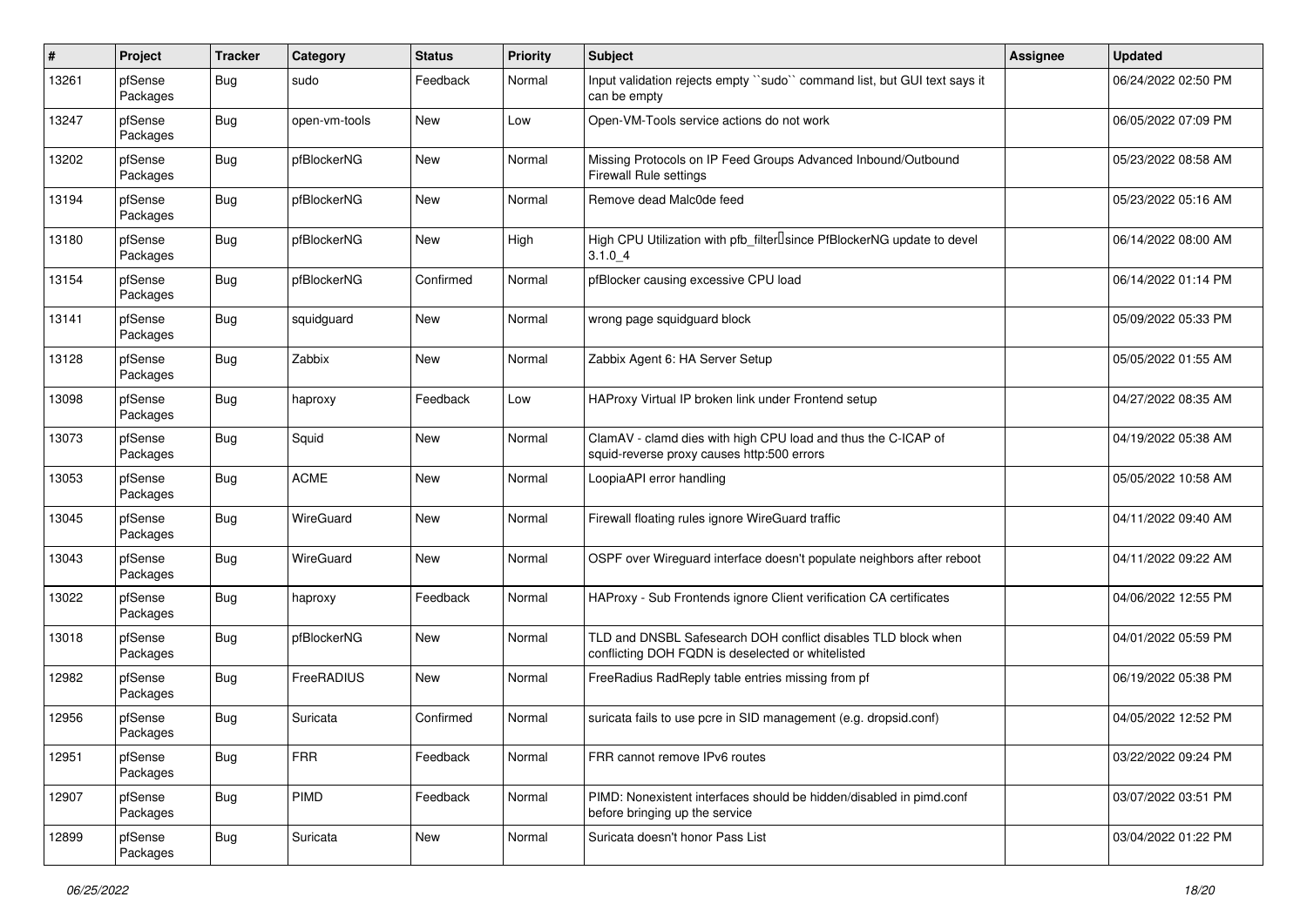| $\vert$ # | Project             | <b>Tracker</b> | Category                 | <b>Status</b>                 | <b>Priority</b> | <b>Subject</b>                                                                                                                                                          | Assignee | <b>Updated</b>      |
|-----------|---------------------|----------------|--------------------------|-------------------------------|-----------------|-------------------------------------------------------------------------------------------------------------------------------------------------------------------------|----------|---------------------|
| 12845     | pfSense<br>Packages | Bug            | softflowd                | New                           | Normal          | softflowd wrong vlan tag                                                                                                                                                |          | 02/21/2022 10:40 AM |
| 12822     | pfSense<br>Packages | Bug            | pfBlockerNG              | New                           | Normal          | IPv4 Source ASN format not working                                                                                                                                      |          | 02/18/2022 10:47 AM |
| 12767     | pfSense<br>Packages | Bug            | Avahi                    | New                           | Normal          | Package radavahi-daemon does does not exist in current pfSense<br>version and it has been removed"" message on pfSense 2.7 restore                                      |          | 02/07/2022 11:28 AM |
| 12751     | pfSense<br>Packages | <b>Bug</b>     | <b>FRR</b>               | <b>New</b>                    | Normal          | Improve FRR route restoration after gateway events                                                                                                                      |          | 02/06/2022 11:07 PM |
| 12742     | pfSense<br>Packages | <b>Bug</b>     | FreeRADIUS               | Feedback                      | Normal          | freeRADIUS virtual-server-default: modules dailycounter, monthlycounter,<br>noresetcounter, expire_on_login in authorize section prevent virtual server<br>from loading |          | 03/01/2022 12:45 PM |
| 12732     | pfSense<br>Packages | <b>Bug</b>     | squidguard               | <b>New</b>                    | High            | Squid https filtering squidguard acl target list - erratic behaviour                                                                                                    |          | 01/26/2022 09:11 AM |
| 12667     | pfSense<br>Packages | <b>Bug</b>     | WireGuard                | <b>New</b>                    | Normal          | Firewall Crashed After Upgrading Wireguard                                                                                                                              |          | 01/07/2022 09:18 AM |
| 12655     | pfSense<br>Packages | Bug            | Telegraf                 | New                           | Normal          | telegraf, wireguard plugin failing                                                                                                                                      |          | 12/30/2021 05:51 PM |
| 12538     | pfSense<br>Packages | <b>Bug</b>     | PIMD                     | New                           | Normal          | PIMD sub-interface bug                                                                                                                                                  |          | 11/20/2021 09:44 PM |
| 12507     | pfSense<br>Packages | <b>Bug</b>     | softflowd                | <b>Pull Request</b><br>Review | Normal          | Add support for bi-directional flows in softflowd                                                                                                                       |          | 11/11/2021 03:53 AM |
| 12444     | pfSense<br>Packages | Bug            | ntop                     | New                           | Normal          | ntopng throws errors when viewing single host                                                                                                                           |          | 10/11/2021 12:39 PM |
| 12423     | pfSense<br>Packages | <b>Bug</b>     | pfBlockerNG              | Feedback                      | Normal          | Dashboard shows "SQLite database missing, Force Reload DNSBL to<br>recover!"                                                                                            |          | 12/31/2021 01:06 PM |
| 12414     | pfSense<br>Packages | Bug            | pfBlockerNG              | Feedback                      | Normal          | DNSBL SafeSearch page displays input validation error if DoH / DoT<br>blocking is not enabled                                                                           |          | 12/30/2021 02:49 PM |
| 12338     | pfSense<br>Packages | <b>Bug</b>     | <b>RRD Summary</b>       | <b>New</b>                    | Normal          | RRD Summary does not report data on 3100                                                                                                                                |          | 04/15/2022 02:54 PM |
| 12330     | pfSense<br>Packages | Bug            | pfBlockerNG              | Feedback                      | Normal          | pfBlockerNG devel creating invalid NAT rules on boot                                                                                                                    |          | 04/21/2022 12:40 PM |
| 12286     | pfSense<br>Packages | Bug            | FreeRADIUS               | New                           | Normal          | Add support for ntlm auth in LDAP                                                                                                                                       |          | 08/20/2021 08:27 AM |
| 12260     | pfSense<br>Packages | <b>Bug</b>     | ntop                     | New                           | Normal          | Update popup and version missmatch?                                                                                                                                     |          | 01/08/2022 05:53 AM |
| 12258     | pfSense<br>Packages | <b>Bug</b>     | WireGuard                | Feedback                      | Normal          | Copy key buttons only work in HTTPS mode                                                                                                                                |          | 02/03/2022 04:57 AM |
| 12188     | pfSense<br>Packages | Bug            | OpenVPN Client<br>Export | <b>New</b>                    | Normal          | client export breaks multi remote configurations                                                                                                                        |          | 10/02/2021 05:58 PM |